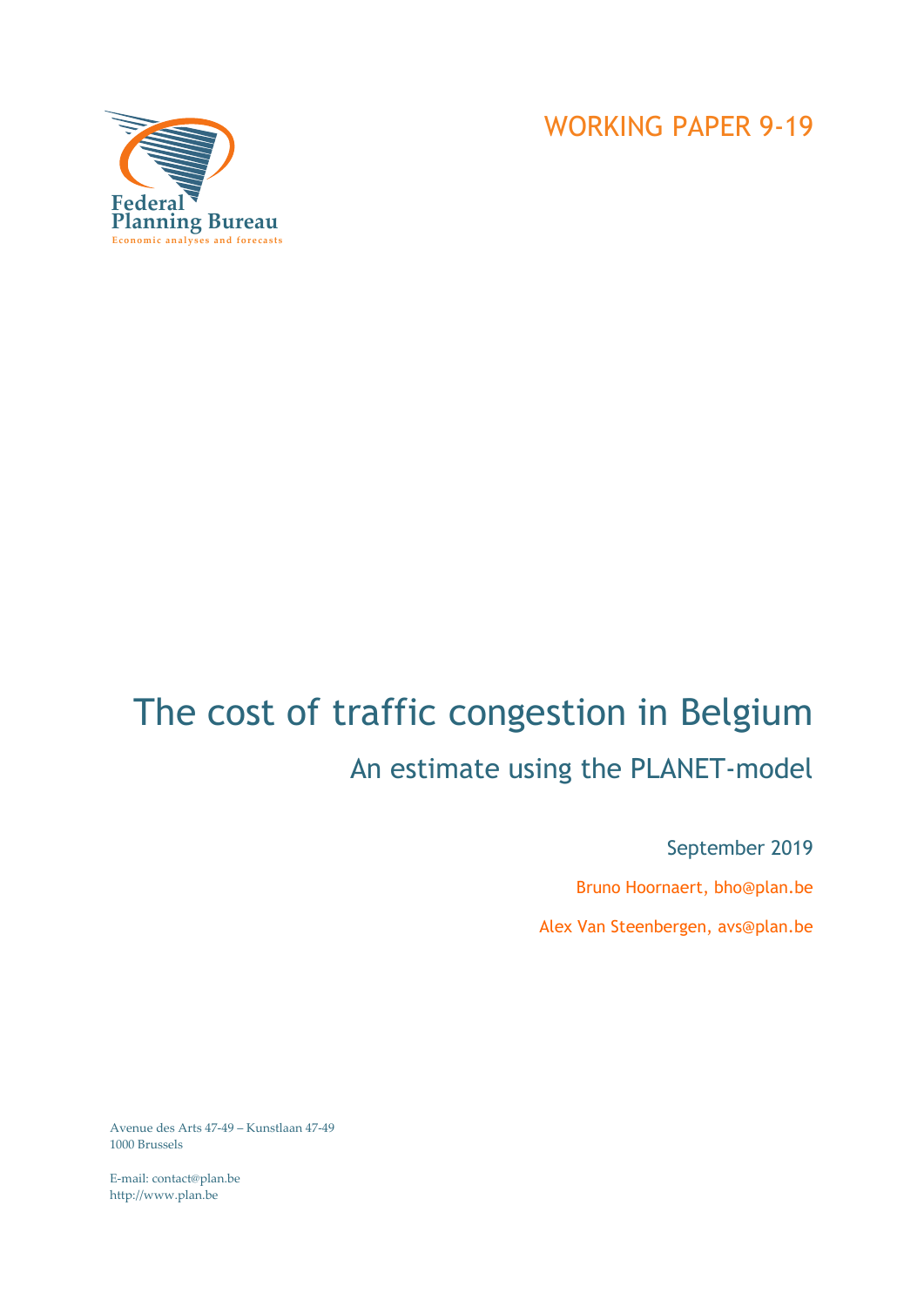## Federal Planning Bureau

The Federal Planning Bureau (FPB) is a public agency that carries out, in support of political decisionmaking, forecasts and studies on economic, social-economic and environmental policy issues and examines their integration into a context of sustainable development. It shares its expertise with the government, parliament, social partners, national and international institutions.

The FPB adopts an approach characterised by independence, transparency and the pursuit of the general interest. It uses high-quality data, scientific methods and empirical validation of analyses. The FPB publishes the results of its studies and, in this way, contributes to the democratic debate.

The Federal Planning Bureau is EMAS-certified and was awarded the Ecodynamic enterprise label (three stars) for its environmental policy.

url: http://www.plan.be e-mail: contact@plan.be

With acknowledgement of the source, reproduction of all or part of the publication is authorized, except for commercial purposes.

Responsible publisher: Philippe Donnay Legal Deposit: D/2019/7433/27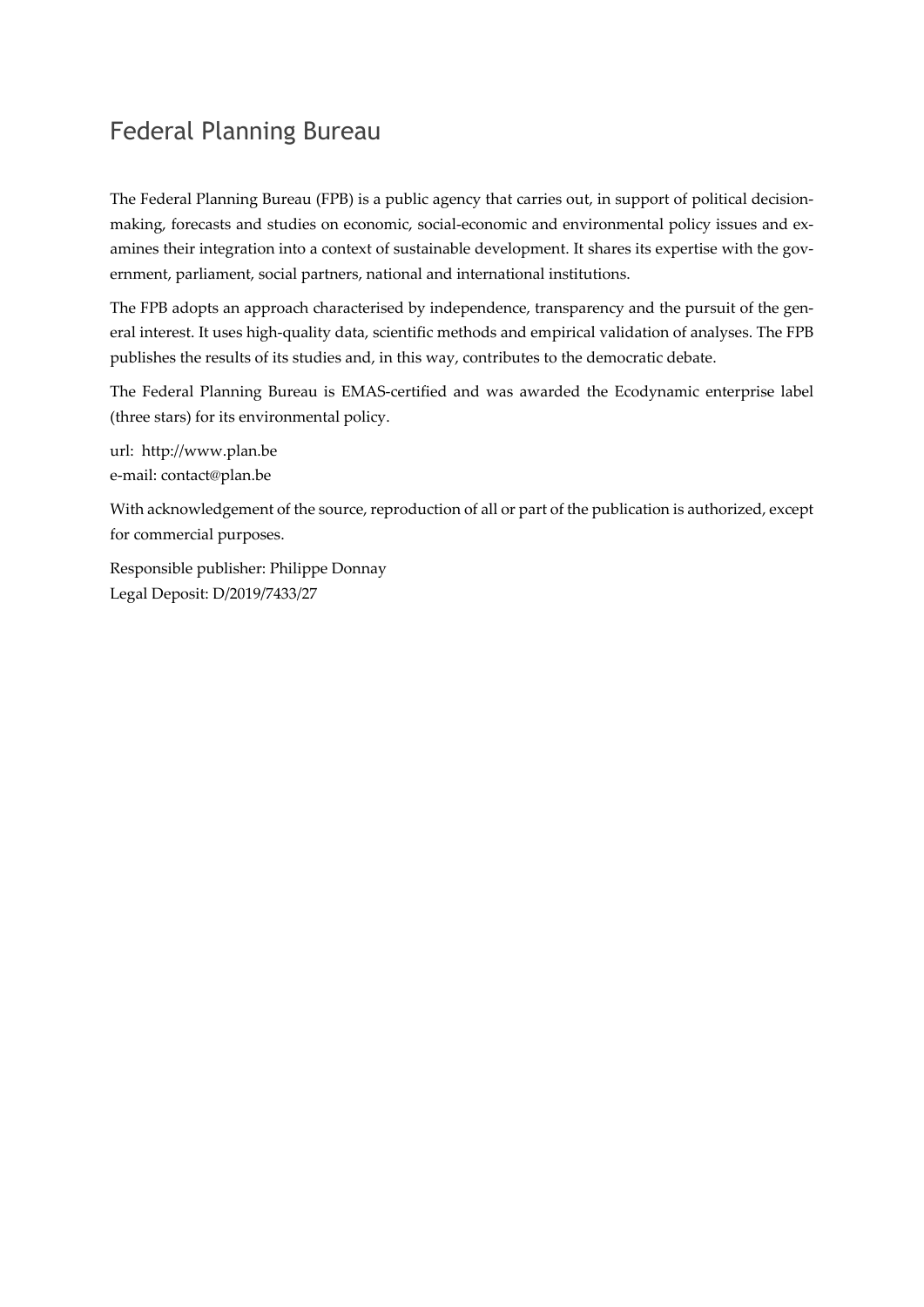**Federal Planning Bureau**  Avenue des Arts - Kunstlaan 47-49, 1000 Brussels phone: +32-2-5077311 fax: +32-2-5077373 e-mail: contact@plan.be http://www.plan.be

# The cost of traffic congestion in Belgium

An estimate using the PLANET-model

September 2019

Bruno Hoornaert, bho@plan.be

Alex Van Steenbergen, avs@plan.be

**Abstract** – This paper seeks to quantify the cost of the most important inefficiencies in Belgian transport taxation. To this end we calculate the welfare gain of an ideal, optimal tax/subsidy system across the transport market as a whole (i.e. considering private road traffic in conjunction with public transport). We found the total welfare gain to be 2.3 billion euros, of which 1.3 billion are due to time gains of remaining road users. Our measure lies significantly above those found in the literature, since we consider the distortion cause by a wide range of subsidies.

**JEL Classification** – D61, D62, H21, H23 **Keywords** – Traffic Congestion, Optimal taxation, Externalities

**Acknowledgements** – This paper has benefited greatly from comments by Laurent Demillie (FPS Mobility) and Stef Proost (CES-KULeuven). All remaining errors are our own.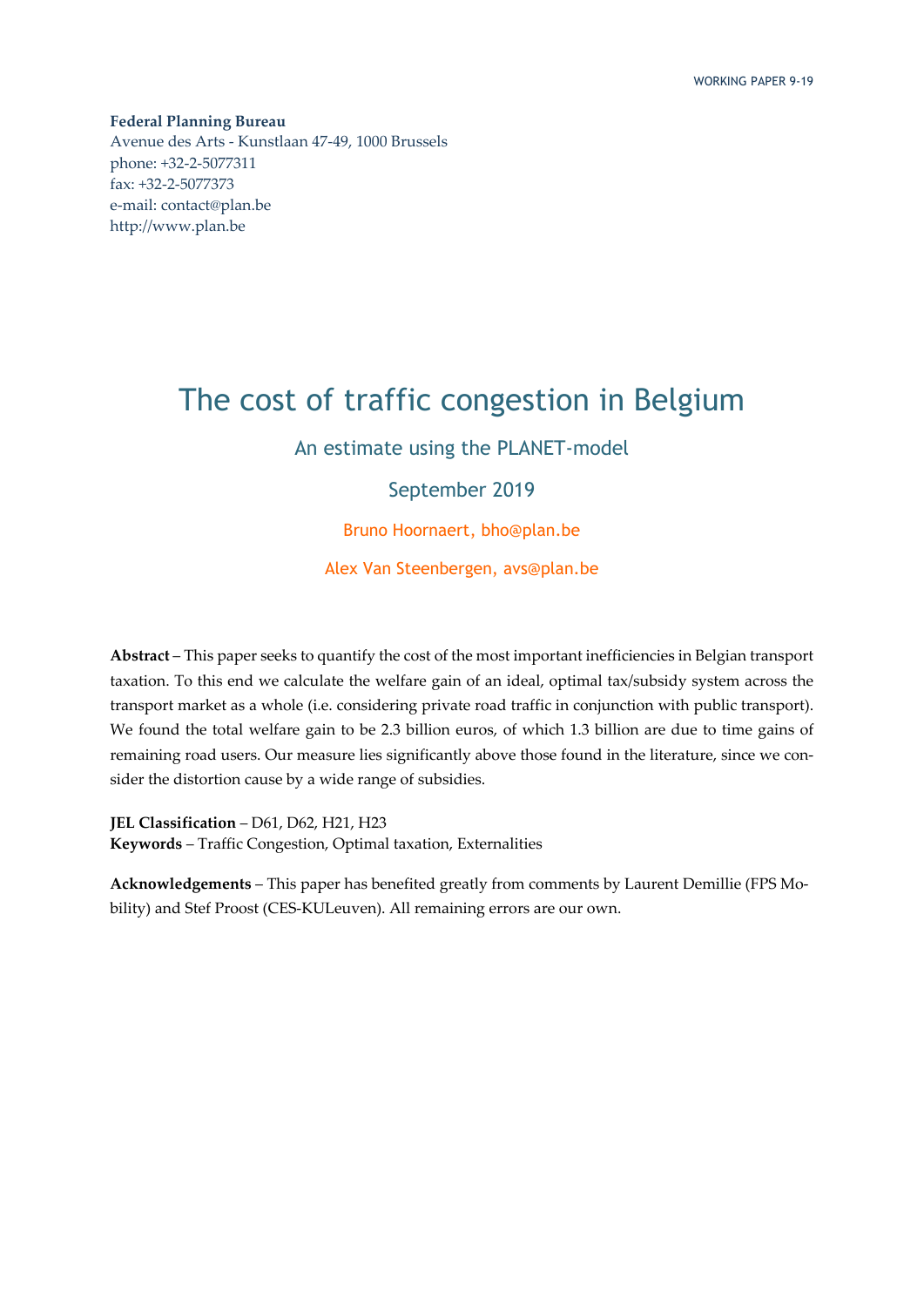# Table of contents

| 1. |                                                                        |    |
|----|------------------------------------------------------------------------|----|
| 2. | External congestion costs - concepts and overview of the literature  3 |    |
| 3. |                                                                        |    |
|    | 3.1. External congestion costs                                         | 6  |
|    | 3.2. External air pollution costs                                      | 8  |
|    | 3.3. External climate costs                                            | 9  |
|    | 3.4. The tax structure                                                 | 9  |
|    | 3.5. Degree of internalisation                                         | 11 |
|    |                                                                        |    |
|    | 4.1. Strategy                                                          | 14 |
|    | 4.2. The optimal tax structure                                         | 17 |
|    | 4.3. Effects on traffic, welfare and public finance                    | 19 |
| 5. |                                                                        |    |
| 6. |                                                                        |    |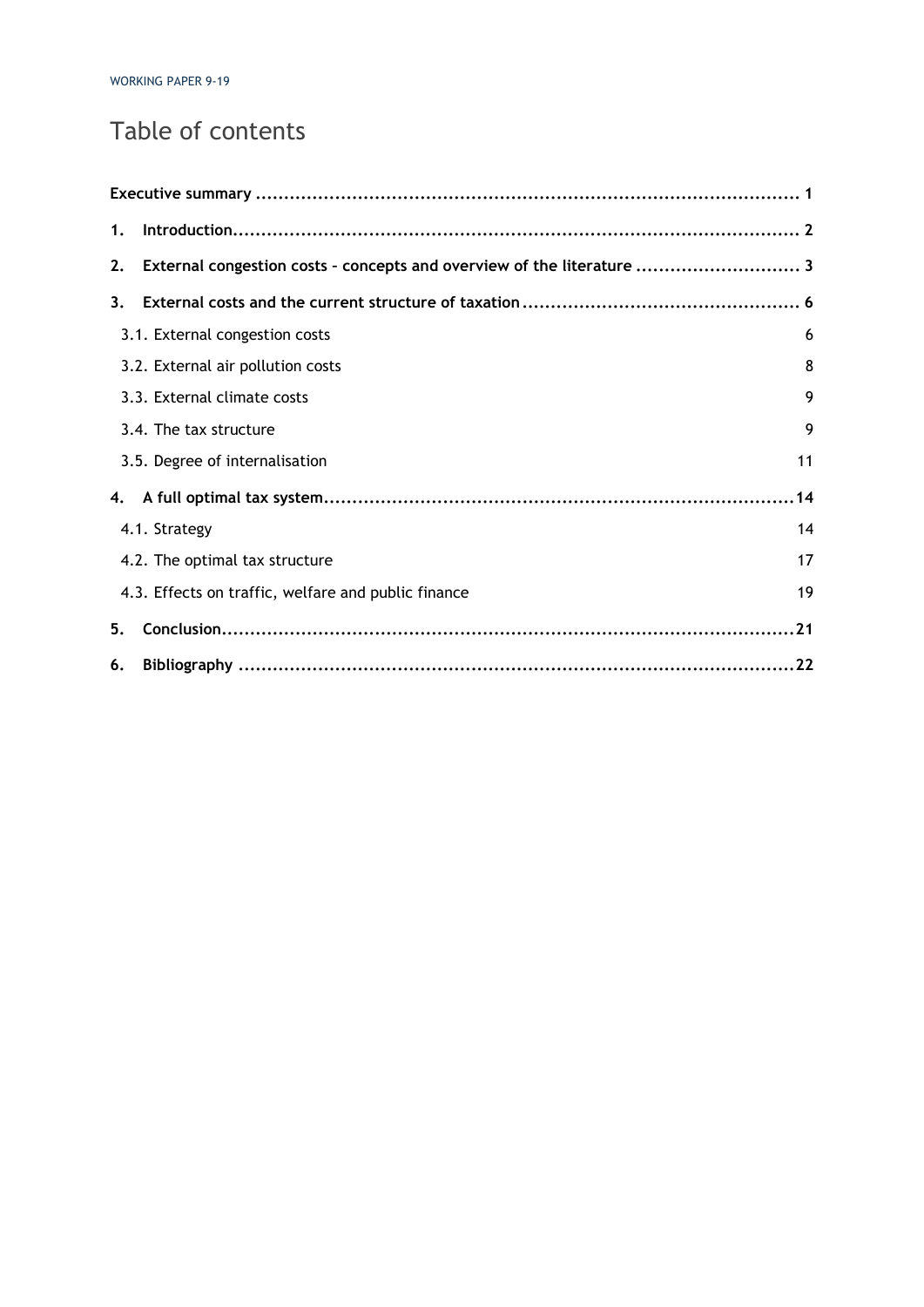# List of tables

| Dimensionality of PLANET - Relevant markets and market failures ……………………………………………5         |
|--------------------------------------------------------------------------------------------|
|                                                                                            |
|                                                                                            |
|                                                                                            |
|                                                                                            |
|                                                                                            |
| Marginal External (Direct) Climate Change Costs (2024) ……………………………………………… 9                |
|                                                                                            |
|                                                                                            |
| Monetary costs, tax expenditure and direct subsidy for rail commuters 11                   |
| Congestion and environmental externalities not internalized by the tax system - freight 12 |
| Congestion and environmental externalities not internalized by the tax system - passenger  |
|                                                                                            |
|                                                                                            |
|                                                                                            |
|                                                                                            |
|                                                                                            |
|                                                                                            |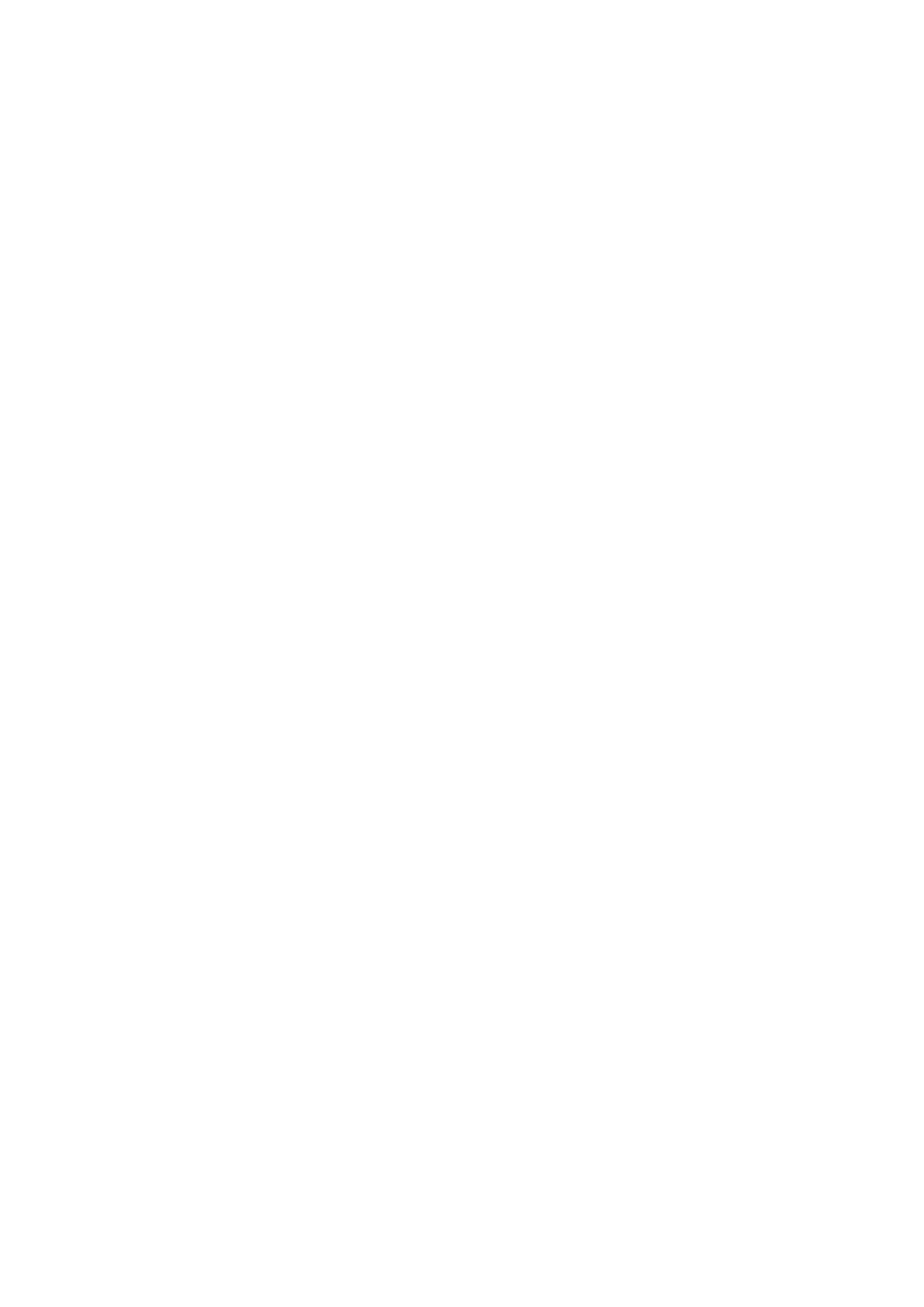### Executive summary

This report seeks to quantify the cost to the Belgian economy of major inefficiencies in transport taxation using the FPB's PLANET model. Following an important strand in the applied international literature, we calculate the welfare gains from an optimal tax system, in which traffic taxes are perfectly aligned to the marginal external cost of transport (congestion costs and environmental costs).

To this end, we first provide a full overview of the current array of external costs and traffic taxation. We show that external costs differ greatly across a limited number of geographical zones, road types and time periods. For example, an additional driver during rush hour in the Brussels Capital Region would add almost a full euro of time cost to his fellow travelers per kilometer driven. Current taxes on cars and road freight lack any substantial differentiation however, while public transport, certain forms of commuting and company cars are heavily subsidized.

Clearly policy is not aligned to reality given by great concentration of traffic during certain times of the day, on certain spaces. It follows also that (some) drivers, where and when traffic is not very dense, pay too much in taxes compared to the costs they cause to society, at least when considering congestion and the environment.

A policy that would *fully* align taxation to external costs, would yield society at least 2.3 billion euro in net welfare gains, of which 1.3 billion euro in time gains to remaining traffic. The total welfare gain is superior to that found in the literature, since we also take into account the economic distortions associated with all kinds of subsidies. Such an *ideal* policy change would yield 8.7 billion euros in additional revenue, mostly through decreased subsidies.

We stress that any congestion costs reported in this study should be considered as a lower bound. Since the model only measures time lost in traffic, we do not model the additional costs due to the need to alter plans, re-arrange appointments etc. (so-called schedule delay costs). Nor are any gains form higher productivity due to better spatial allocation of resources included.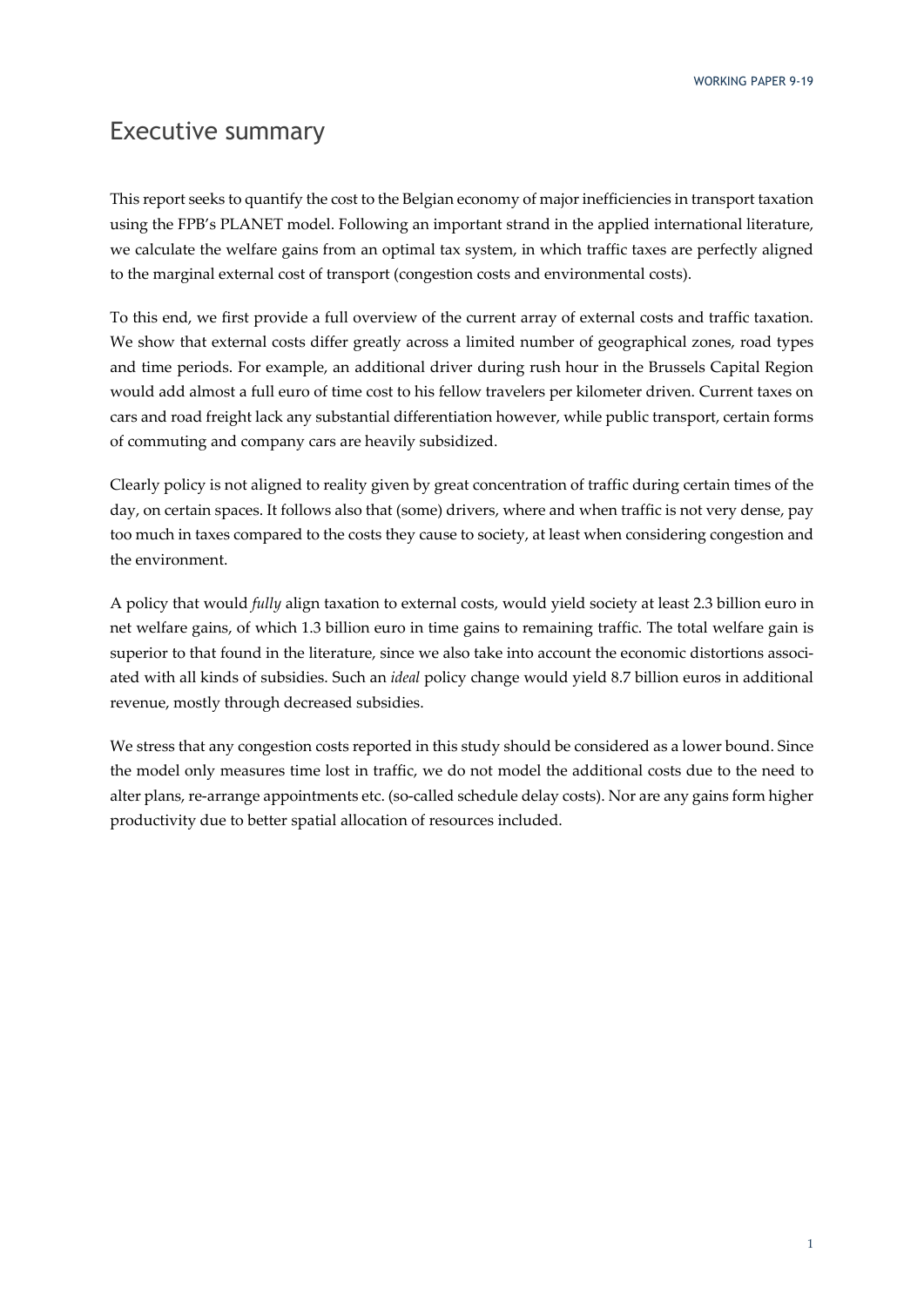### 1. Introduction

Transport is widely associated with a range of external costs. Its contribution to climate change is obvious and well known, just as air pollution through the emission of a wide range of local pollutants – from particles to nitrogen oxides. Less frequently discussed are noise, infrastructure degradation and accidents.

However, congestion costs, or the time costs associated with traffic crowding, are generally acknowledged as one of the principal components of the external costs of transport, if not the most important one. It is the latter that will be the focus of the present paper.

Our goal will be two-fold. First, we will provide an estimate of the costs in Belgium of congestion per kilometre by itself and alongside environmental externalities (climate and local pollution). Second, we will put the size of external costs in relation to the current tax and subsidy system on the Belgian transport market. This will allow us to construct and simulate an 'ideal' tax system, which would fully address both congestion and environmental externalities. The welfare gains (time gains and other) from this ideal tax system can be seen as the macro-economic cost of congestion.

The paper is constructed as follows. A first part will introduce the necessary concepts and the relation of this study to the literature. The second part characterizes the business-as-usual equilibrium. Current external costs are compared with prevailing tax/subsidy rates. The third part provides the results of the reference policy scenario, along with optimal rates of a kilometre charges, and effects on public finance and welfare.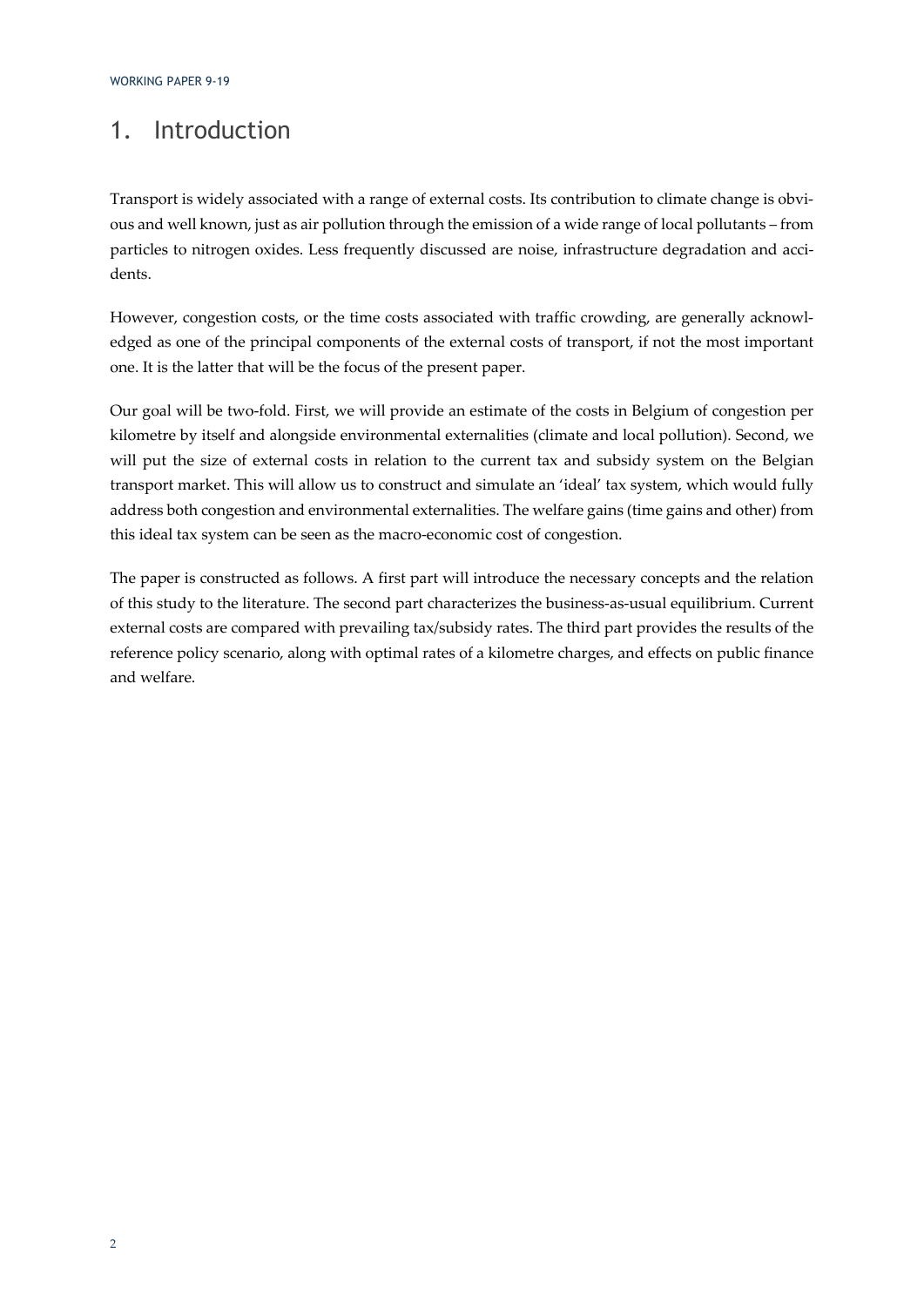# 2. External congestion costs – concepts and overview of the literature

When thinking about external costs, the concept 'marginal external cost' is usually most widely available. Essentially, it measures the damage borne by society of one additional unit of transport goods, which is not taken into account by the consumer. Most of the time, consumption is expressed in vehicle kilometers (vkm), but when necessary – for example in public transport or for bulky modes such as trains and water transport – measures expressed in passenger-kilometers (pkm) or ton-kilometers (tkm) (for freight) can be constructed.

Marginal external costs are important concepts since they are intrinsically linked to the theory of optimal environmental taxation. They serve as a guide when properly setting tax – and subsidy levels, with simple models prescribing optimal environmental taxes set exactly at marginal external costs. At this point the marginal benefit of the tax (the fall in pollution) is equal to its marginal costs in terms of lost utility to the consumer due to decreased demand.

In the context of local air pollution and climate change the amount of emissions per kilometre is calculated and evaluated as a measure of damage per tonne to arrive at an estimate of marginal external costs. Conceptually, these marginal environmental costs are not difficult to interpret because they are usually assumed to be a constant value, irrespective of the amount of emissions and the level of traffic demand.

It is therefore easy to construct a measure of 'total environmental costs' at any given level of demand: simply multiply the amount of traffic by the marginal external costs and the amount of 'total' macroeconomic damage in euros follows.

External congestion costs are not so easy to handle. The reason is that they depend on the level of traffic. Typically, marginal external congestion costs (MECC) will have the following form:

$$
MECC = \frac{dFLOW}{dVKM} * \frac{dSPEED}{dFLOW} * \frac{dTIMECOST}{dSPEED}
$$

In this formula the equivalence factor  $\frac{dFLOW}{dVKM}$  measures the way an additional vehicle contributes to the flow on the underlying network. This part allows for the fact that some vehicles may take up more space than others.  $\frac{dSPEED}{dFLOW}$  is the all-important speed-flow function, translating fluctuations in the flow to changes in operating speed. The factor  $\frac{dTIMECOST}{dSPEED}$  can be seen as the change in time costs due to a marginal change in speed levels. It depends crucially on the value of time  $VOT$  and baseline speed levels SPEED.

Crucially the speed-flow function will be non-constant, even highly non-linear. At low and intermediate levels of service, speed tends to fall slowly with rising traffic levels only to decrease quickly when the network saturates.

This non-linear nature complicates the analysis considerably.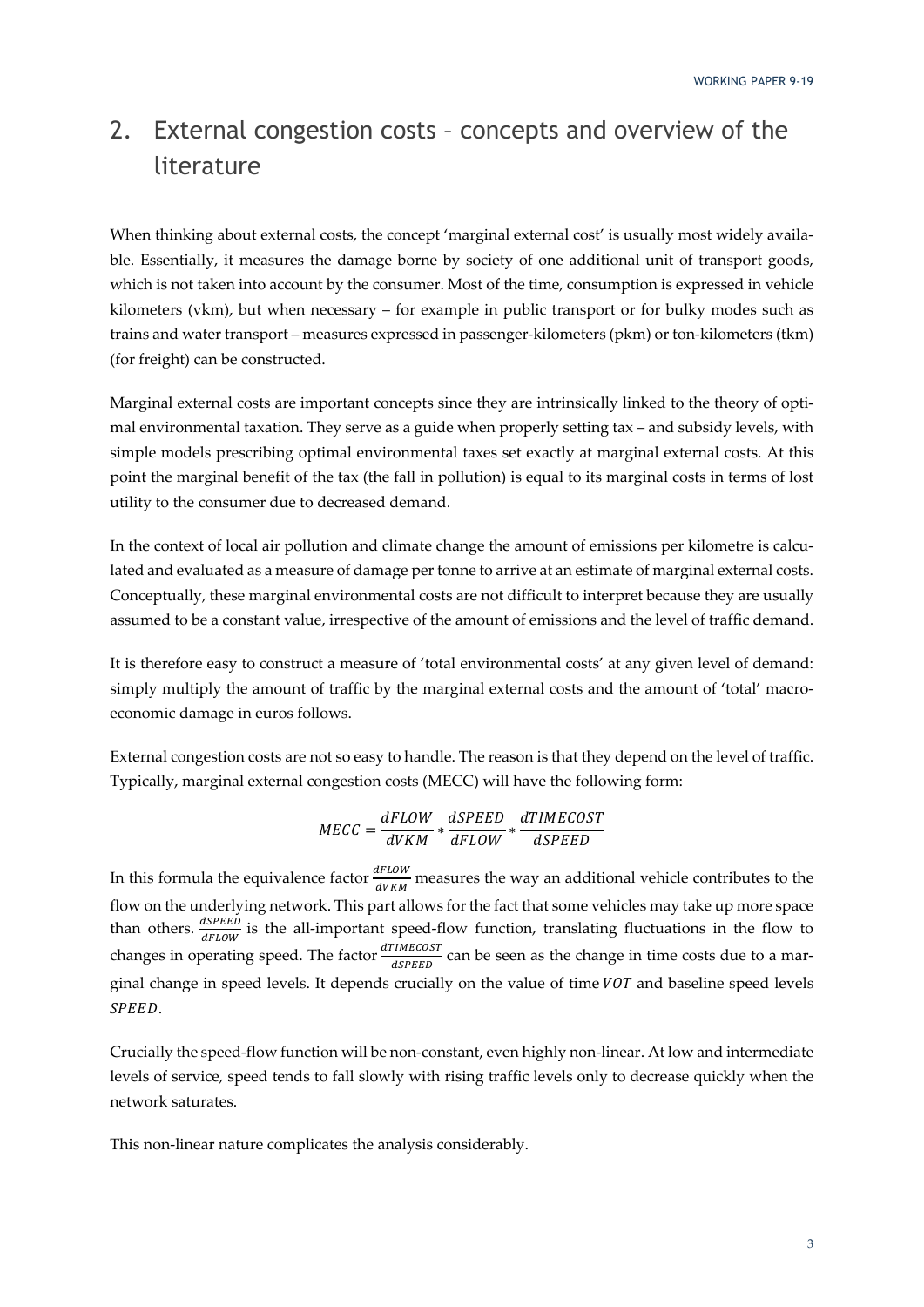First, marginal external congestion costs depend on traffic levels, so it is not easy to infer at any given state what an optimal tax should be. At the highly congested current state, without any taxes explicitly aimed at decreasing congestion, marginal congestion costs are likely to be high. As an additional tax would decrease demand, congestion costs would fall, so that the optimal tax level would settle (perhaps significantly) below the initial value of marginal costs.

Second, and related to the above observation, it is not easy to calculate the *total* costs associated with congestion and time losses. While the damage of, say, particulate matter is easily calculated by multiplying marginal costs of this pollutant with traffic levels of polluting vehicles, naively doing so for congestion costs will grossly overestimate the total cost of traffic delays. The measure of MECC at any given state only tells the analyst what the change in speed and time costs would be for *one* additional vehicle (or one disappearing vehicle). It is moot on determining what level of time costs are avoidable, and for which level of traffic one should calculate time gains.

The engineering approach, see for example Koopmans and Kroes (2003) for the Netherlands, simply calculates the difference between current speed levels and some benchmark (usually free-flow speed). This difference is deemed to be avoidable and excessive and is applied to current users to calculate total time costs.

However, there is no reason to assume why some arbitrary level of speed should be chosen as the reference to evaluate the current state. Also, there is no reason why every current road user should be considered to calculate such a total cost measure. Indeed, lower time costs may involve lowering aggregate traffic. This raises the question: how and to which level should traffic be decreased? And how should one treat the loss of those that have to leave the market?

Following handbooks of external costs, see Infras/IWW (2000) and Maibach (2004) and recently CE Delft (2019), we will define the costs of congestion as the welfare gain of optimal (congestion) taxes. Such an approach would set the level of taxation as exactly equal to marginal costs and calculate the resulting time gains for remaining users. From this value one should subtract the utility loss of those that are forced out of the market due to the policy change. The resulting measure is called the *deadweight loss of congestion*, capturing the fact that congestion is the result of a market failure requiring government intervention.

Earlier studies came up with varying results. E.g. Infras/IWW (2000) calculated the deadweight loss of congestion at 0.53% of GDP for Belgium and 0.49% for the EU as a whole. The additional tax revenue if taxes would be set at an optimal level would be a whopping 4% of GDP in Belgium. The most recent estimate (CE Delft, 2019) is more modest however: in Belgium the deadweight loss was estimated at 1.2 billion in 2016 or 0.27% of GDP, half the level of the earliest study.

Such results depend heavily on the models involved, and the assumptions of travel demand. In every instance however, a detailed network model is used, and for every link a levy is calculated so that marginal congestion costs are internalized – the so-called system equilibrium. CE Delft (2019) e.g. uses a network model on the European level, the results of which are then extrapolated to the national level. Obviously, given the highly localized nature of congestion national data would be welcome. To our knowledge only Duvigneaud e.a. (2017) perform the same exercise for a Belgian region, namely the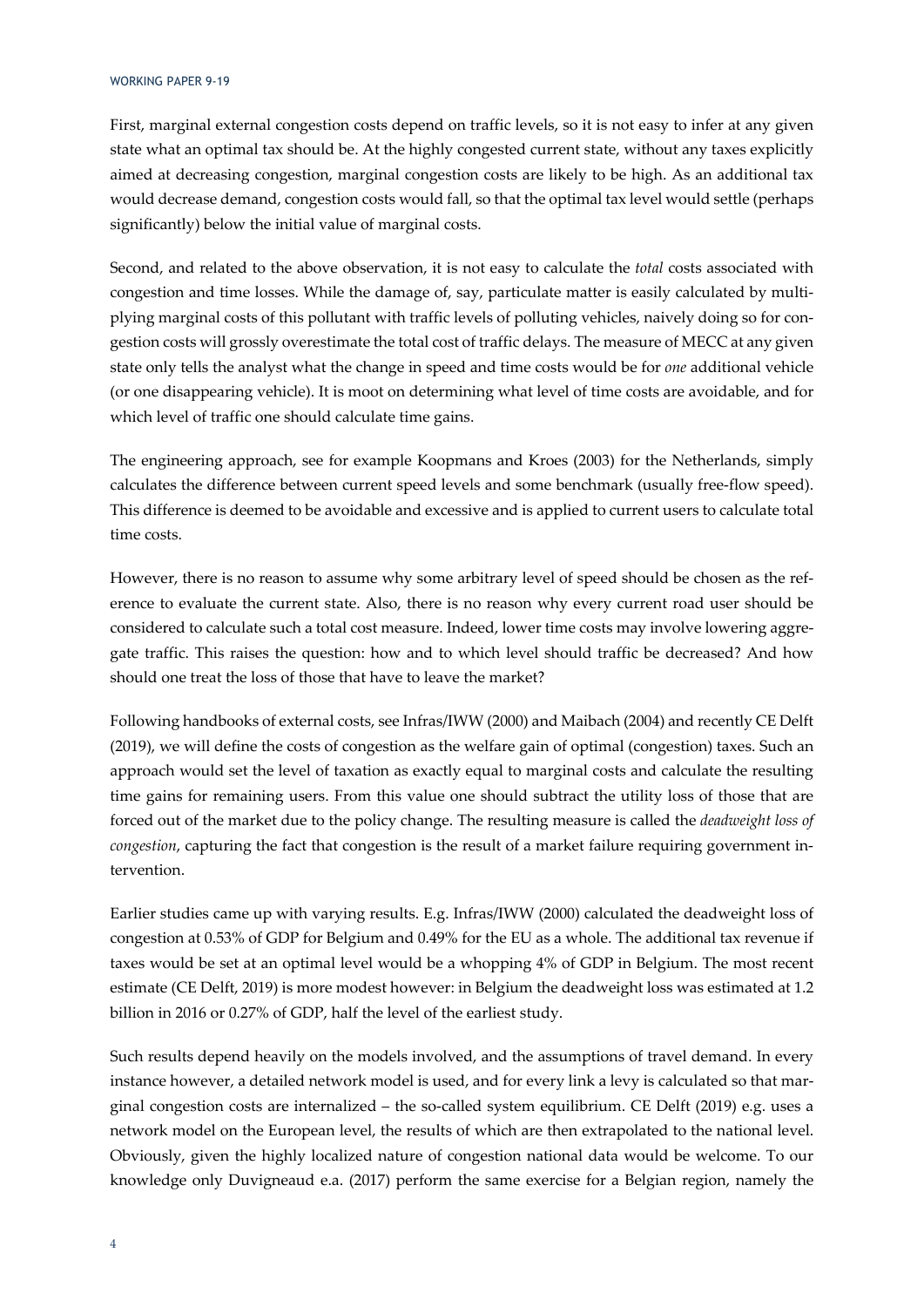Brussels capital region. They do not provide an estimate of the resulting deadweight loss of taxation, though.

All studies have in common that only external costs on the road network are internalized. However, road transport does not operate on its own, but in direct competition with other modes. Those modes face different tax (-or subsidy) regimes that may or may not internalize the external costs associated with these modes. A truly consistent measure would optimize external cost on all relevant markets. This will be the goal of this paper. This is a daunting task, of course. Pushing this reasoning to the extreme, one would need to force internalization in all markets in the entire economy, considering the widest possible range of goods and externalities.

An example of a study seeking to simulate a wide-range reform is found in Proost e.a. (2001). They apply the TRENEN-model to a limited amount of agglomerations and European countries and calculate an optimal tax – and subsidy system. It is striking that even at that time (their study predates ours by about 20 years) it is found that Brussels and Belgium gain particularly by correct pricing.

In this paper we will perform a similar exercise ourselves to the dimensions of the PLANET model, outlined in the table below. Note that congestion is only modelled on the road network: congestion on the rail network, which may be substantial during rush hour, is not modelled. Bus and tram are assumed to run partially on the congested road network and partially on their own (uncongested) lanes. For all modes except for bike and walking, we model climate change as well as local air pollution. The main goal is to calculate the welfare gains of a theoretical, optimal tax system.

| rable 1<br>Market Failure   | Dimensionality of PLANET - Relevant markets and market failures<br>Congestion | Climate change | Local pollution |
|-----------------------------|-------------------------------------------------------------------------------|----------------|-----------------|
|                             |                                                                               |                |                 |
| Markets (peak and off peak) |                                                                               |                |                 |
| Car-solo                    | Χ                                                                             | X              | X               |
| Car-pool                    | Χ                                                                             | Χ              | Χ               |
| Motor                       | Χ                                                                             | X              | Χ               |
| Train                       |                                                                               | X              | X               |
| Bus                         | X (part)                                                                      | Χ              | X               |
| Tram                        | X (part)                                                                      | Χ              | Χ               |
| Metro                       |                                                                               | X              | Χ               |
| Active modes                |                                                                               |                |                 |
| Trucks                      | Χ                                                                             | Χ              | X               |
| Light duty freight          | Χ                                                                             | Χ              | X               |
| Rail freight                |                                                                               | X              | Χ               |
| <b>Inland Waterways</b>     |                                                                               | X              | Χ               |

| Table 1 |  |  |  | Dimensionality of PLANET - Relevant markets and market failures |
|---------|--|--|--|-----------------------------------------------------------------|
|---------|--|--|--|-----------------------------------------------------------------|

PLANET itself is described in a non-technical way in Daubresse e.a. (2018).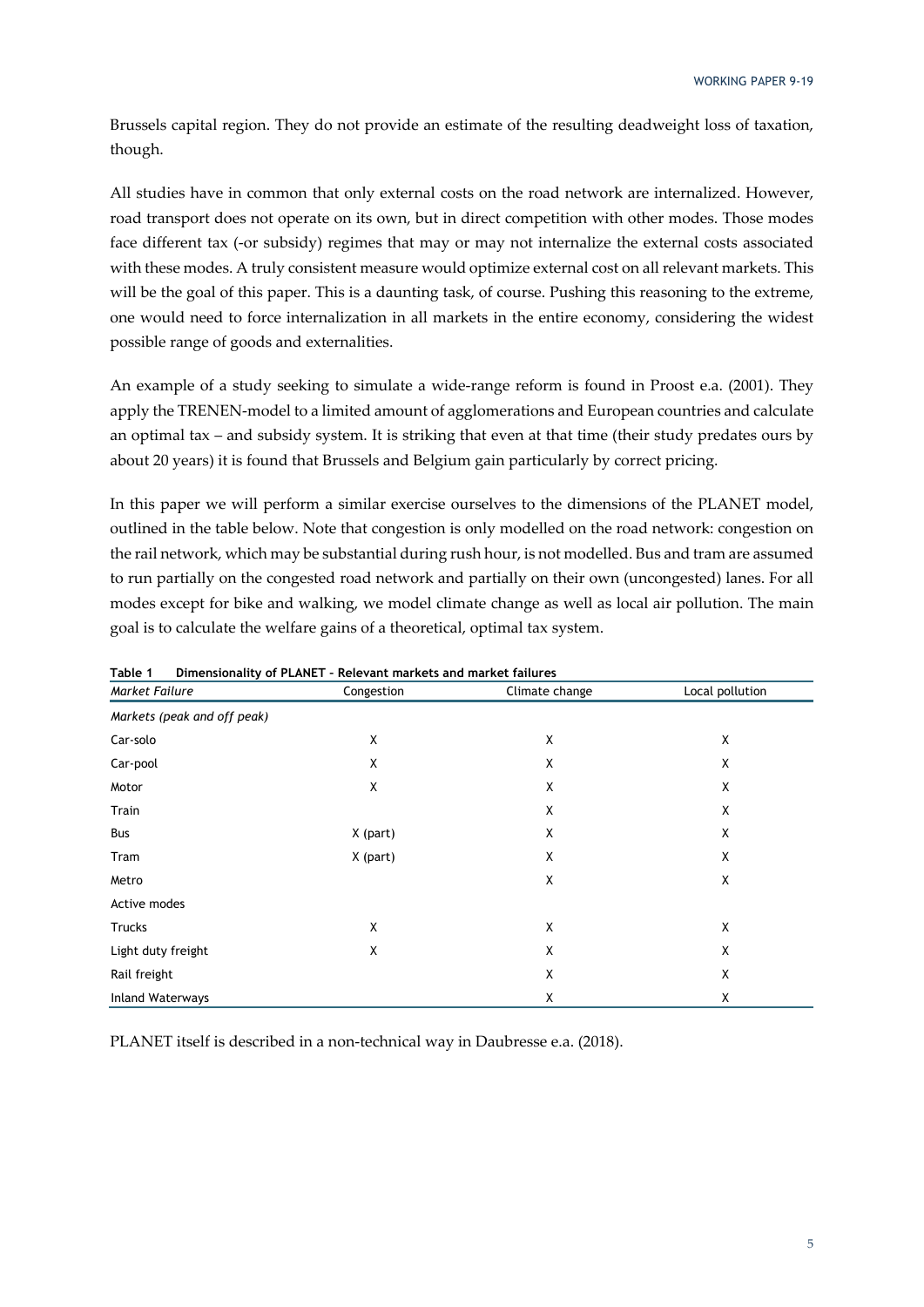# 3. External costs and the current structure of taxation

In this section we will characterize the equilibrium in the baseline. We will provide an overview of 1) external costs and their drivers and 2) the current structure of taxation. This will lead to insights on the current rate of internalization by the tax-and-subsidy system. All reported values are projections for 2024.

#### **3.1. External congestion costs**

External congestion costs are by far the most important. As we described in the previous section, MECC consist of three factors.

The equivalence factor  $\frac{dFLOW}{dVKM}$  is the most straightforward. We assume that one vkm by trucks, trams and buses equals 2 vkm by car, one vkm by motorcycle counts as 0.75 car units. A light duty vehicle is fully equivalent to a car. On average a trip by bus is assumed to use the road network for 90% of its length, while a trip by tram takes place only 34.3% on the road network.

The relevant *values of time* (VOT) are shown in the tables below. For passengers they depend on the motive of transport: due to their complementarity to labour and its product, time spent for commuting and on business trips is valued more than other motives. The chosen values are based on KiM (2013). They are assumed to grow according to GDP per capita with an elasticity of 0.9 for car and 0.475 for other modes.

| EUIOZOTY DEI TIOUI |           |                 |               |
|--------------------|-----------|-----------------|---------------|
|                    | Commuting | <b>Business</b> | Other motives |
| Active modes       | 9.06      | 22.66           | 7.12          |
| Moto               | 11.01     | 31.08           | 9.06          |
| Car                | 11.65     | 25.90           | 9.06          |
| Train              | 13.60     | 23.31           | 8.42          |
| Bus-Tram-Metro     | 9.06      | 22.66           | 7.12          |

#### **Table 2 Value of time (2024) – passenger modes**  *Euro2019 per hour*

For freight, the value of time is expressed at a value of time per tonne transported. Its values are assumed to grow according to the wage cost index of the freight industry.

| rapie J             | value of three (2027) - freight modes<br>Euro2019 per hour |        |  |
|---------------------|------------------------------------------------------------|--------|--|
|                     |                                                            |        |  |
| <b>Trucks</b>       |                                                            | 6.47   |  |
| Light duty vehicles |                                                            | 143.51 |  |
| Internal waterways  |                                                            | 2.16   |  |
| Rail                |                                                            | 0.43   |  |

# **Table 3 Value of time (2024) – freight modes**

*Speed levels* are taken from the network models developed by the Flemish and the Brussels regional administrations.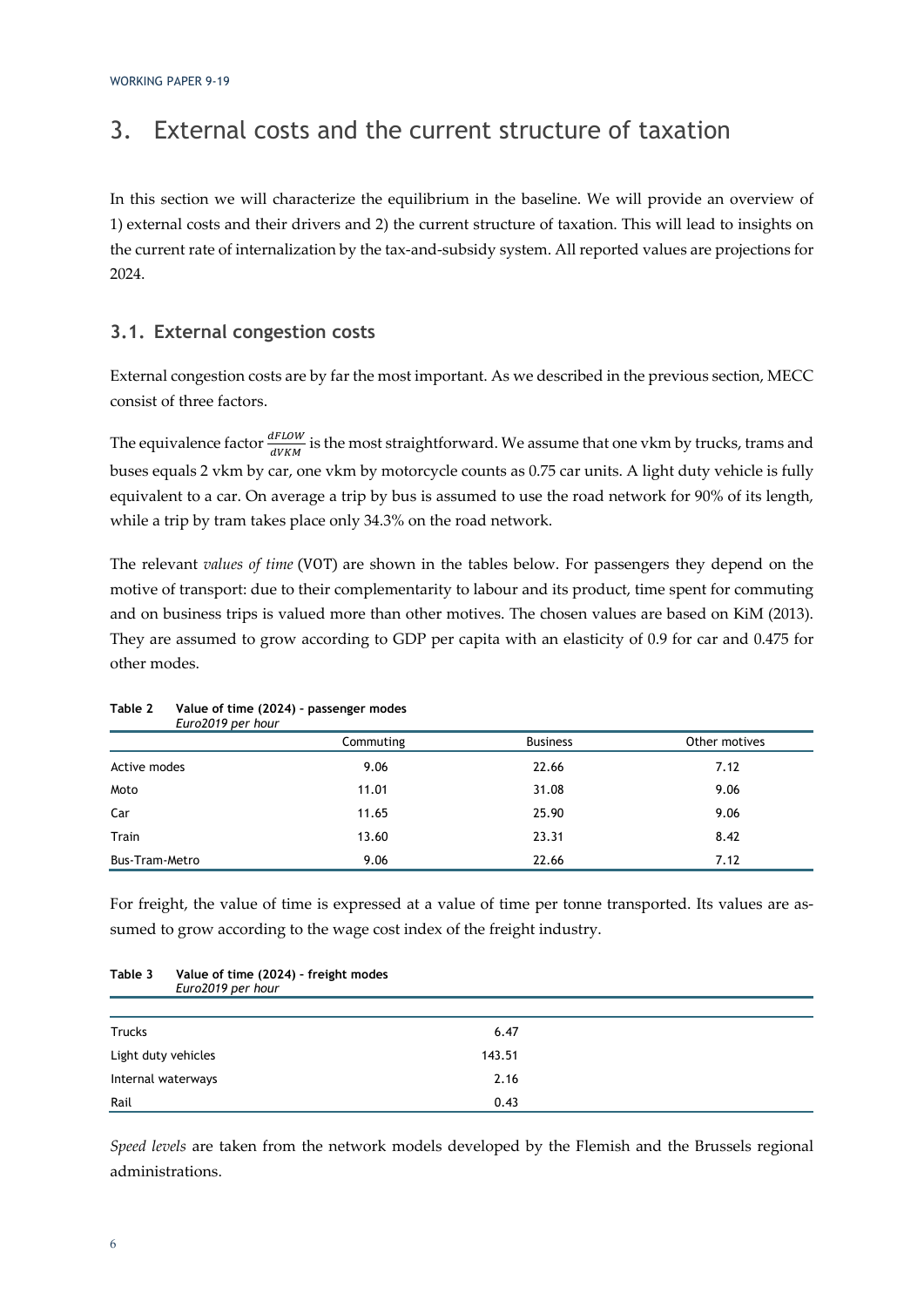For a limited set of road types and geographical zones, these models provided average speed levels for the time periods that they modelled. These were quite detailed for peak periods. Since PLANET models year-long traffic, we had to rely on assumptions on the off-peak periods that were not provided (mostly night and weekend periods). We did this by comparing the traffic counts during these missing periods with those of the periods that were covered (mid-day) and making assumptions on free-flow speeds.

The table below reports the projected results for cars, for the year 2024. Speed levels for trucks and light duty vehicles are assumed to be proportional to these of cars, by a factor taken from the same regional models.

| Km/hour                        |          |                     |             |
|--------------------------------|----------|---------------------|-------------|
|                                | Highways | Other main arteries | Other roads |
| Peak                           |          |                     |             |
| <b>Brussels Capital Region</b> |          | 12                  |             |
| Agglomeration REN <sup>1</sup> | 64       | 53                  | 48          |
| Agglomeration Antwerp          | 64       | 47                  | 38          |
| <b>Agglomeration Ghent</b>     | 105      | 67                  | 52          |
| Rest of Belgium                | 111      | 74                  | 64          |
| Off-Peak                       |          |                     |             |
| <b>Brussels Capital Region</b> |          | 23                  |             |
| <b>Agglomeration REN</b>       | 104      | 69                  | 61          |
| Agglomeration Antwerp          | 92       | 61                  | 53          |
| <b>Agglomeration Ghent</b>     | 112      | 72                  | 60          |
| Rest of Belgium                | 115      | 77                  | 67          |

#### **Table 4 Average speed - passenger car (2024)**

From speed levels, average time costs per kilometre driven can easily be derived.

As reported in Daubresse e.a. (2018), these 13 road-zone combinations form the synthetic 'network' of the PLANET model. They should be sufficiently sparse to capture the essentially local nature of congestion, but sufficiently aggregated to allow for flexible handling of the model. Choice between road types and zones is modelled through a discrete choice model.

The substitution patterns are also taken from the regional models in question. More precisely, the totals of the origin-destination matrices were increased by 5%. Such a shock increases flow and decreases speed levels, causing traffic to re-adjust. The parameters of the discrete choice function were chosen to replicate the resulting substitution as closely as possible.

This exercise also gives us insight in the crucial speed-flow relationship on an aggregate level. Indeed, by linking changes in speed from this exercise to flow changes, one can derive a coarse speed-flow curve. Of course, for off-peak periods that were not present in the regional models, assumptions needed to be made as well.

<sup>1</sup> The REN zone (from Regional Express Network – a major infrastructure project) is a zone around the Brussels Capital Region, comprising the main employment basin of the capital.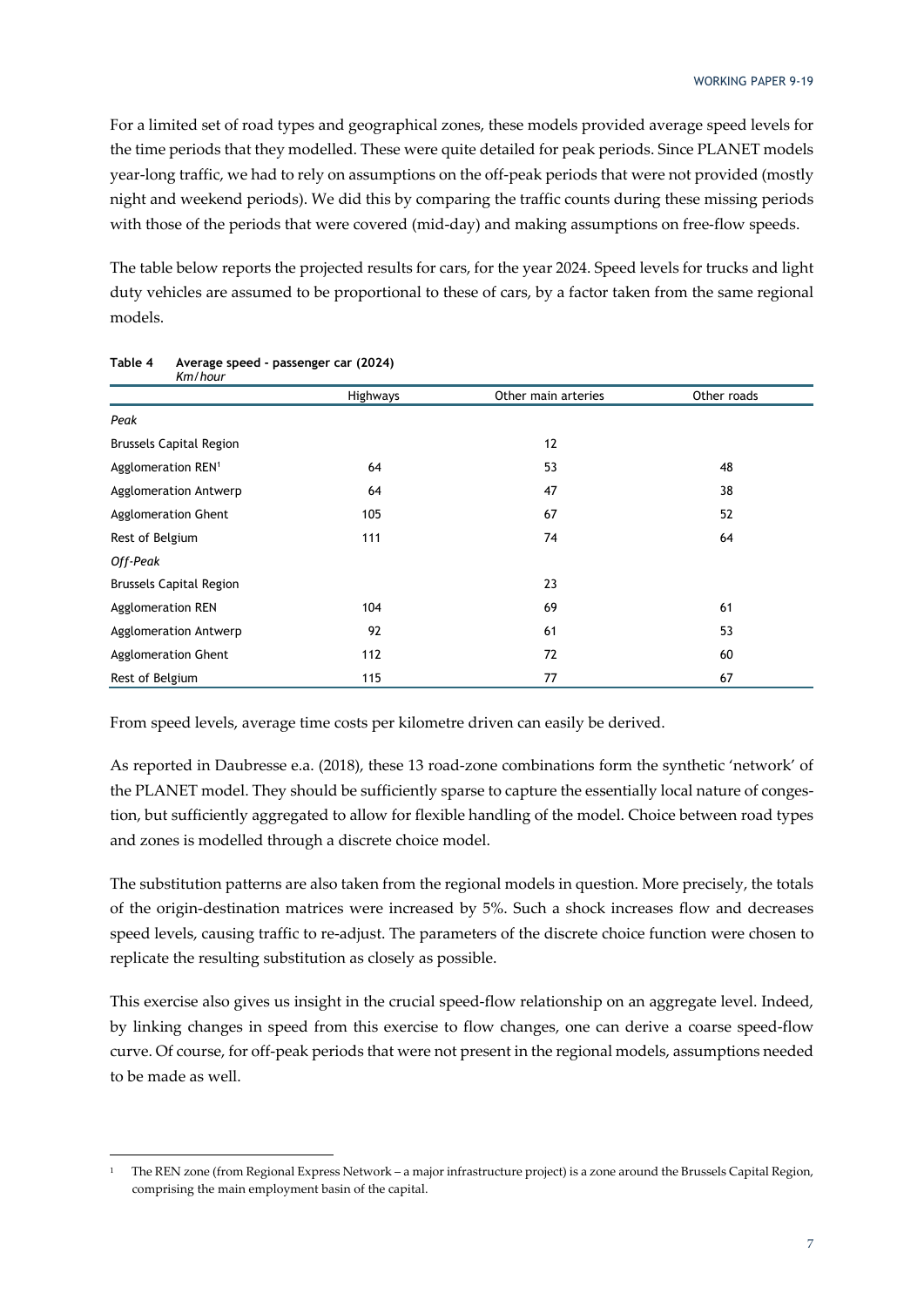Bringing everything together, we can finally derive marginal external congestion costs. Table 5 reports values for a passenger car. Values for other vehicles can be derived through multiplication by the previously discussed equivalency factors. We also present in parentheses the percentage of yearly passenger car vkm travelled in all zone/road/time period combinations.

|                                | Euro2019 per vkm - (% of total kilometres driven) |                     |             |
|--------------------------------|---------------------------------------------------|---------------------|-------------|
|                                | <b>Highways</b>                                   | Other main arteries | Other roads |
| Peak                           |                                                   |                     |             |
| <b>Brussels Capital Region</b> |                                                   | 1.00(1.4%)          |             |
| Agglomeration REN              | $1.23(3.0\%)$                                     | $0.29(0.8\%)$       | 0.21(3.3%)  |
| Agglomeration Antwerp          | 0.66(0.8%)                                        | 0.22(0.1%)          | 0.36(0.7%)  |
| Agglomeration Ghent            | 0.17(0.4%)                                        | $0.08(0.1\%)$       | 0.12(0.3%)  |
| Rest of Belgium                | 0.05(7.0%)                                        | 0.04(3.5%)          | 0.04(8.8%)  |
| Off-Peak                       |                                                   |                     |             |
| <b>Brussels Capital Region</b> |                                                   | 0.56(3.1%)          |             |
| Agglomeration REN              | 0.11(8.0%)                                        | 0.04(1.8%)          | 0.04(6.6%)  |
| Agglomeration Antwerp          | 0.23(1.9%)                                        | 0.10(0.4%)          | 0.15(1.8%)  |
| Agglomeration Ghent            | 0.05(0.9%)                                        | $0.02(0.1\%)$       | 0.05(0.8%)  |
| Rest of Belgium                | 0.03(14.0%)                                       | 0.01(8.6%)          | 0.02(21.2%) |

**Table 5 Marginal External Congestion Costs - passenger car (2024)** 

At this point an important remark is in order. Time costs in PLANET only capture the amount of time lost on the road, *during* the trip in transit. However, arguably these do not tell the whole story.

Indeed, congestion forces economic agents to adapt their plans and leave earlier or schedule their appointments later then desired. Also not included are gains arising from better spatial allocation of resources (so-called agglomeration effects). Indeed, Baert and Reynaerts (2018) show that in Brussels and Antwerp, congestion currently *overwhelms* any of the usual benefits arising from agglomeration, leading these cities to lose competitive advantage. These indirect costs are likely to be significant.

#### **3.2. External air pollution costs**

PLANET models the emission of 4 distinct local air pollutants: sulfur dioxide, nitrogen oxides, particulate matter and volatile organic components. (Direct) emissions factors per vkm driven are taken from the COPERT database, while values per tonne rely on Delhaye e.a. (2017). Table 6 reports the resulting values for the average kilometre driven.

| Car                | 0.009 |  |
|--------------------|-------|--|
| Moto               | 0.011 |  |
| Bus                | 0.042 |  |
| Truck              | 0.029 |  |
| Light duty vehicle | 0.022 |  |
| Train              | 0.009 |  |

**Table 6 Marginal External (Direct) Air Pollution Costs (2024)**  *Euro2019 per vkm (train per pkm)*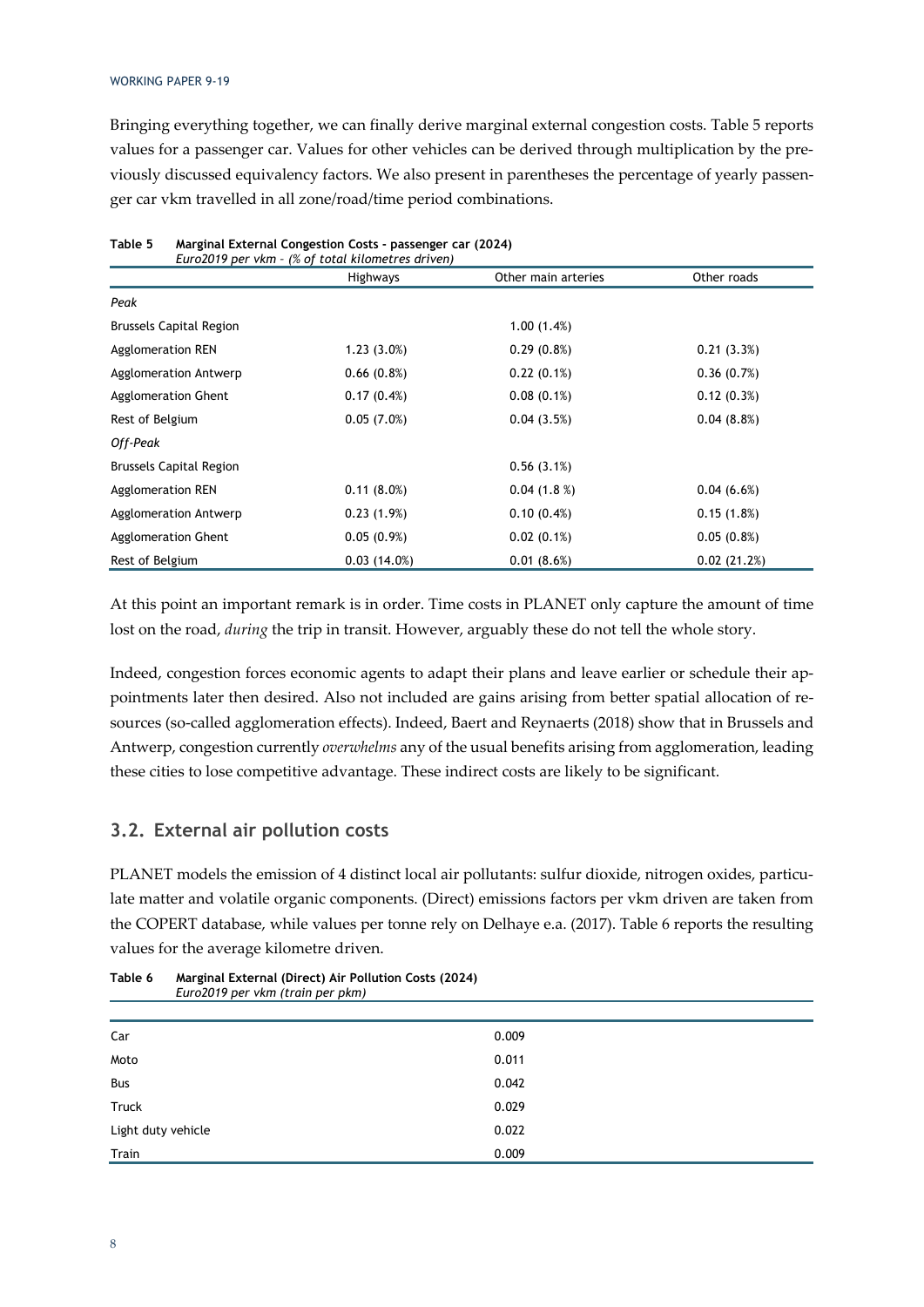It should be noted that the damage by local air pollutants, by their very nature, are not uniformly distributed across the country. However, we only dispose of limited information on local values per tonne for one pollutant (particulate matter). Since local air pollutants are not the focus of this paper, we will stick to national values in what follows.

#### **3.3. External climate costs**

The external cost of greenhouse gas emissions is governed by the value of a tonne of CO2-equivalent emissions and emission factors per kilometre driven. In PLANET the emission of three greenhouse gas emissions are modelled, CO2 proper, methane and nitrous oxide. Like local pollutants, emission factors are taken from the COPERT database. We limit ourselves to direct emissions.

The value of a tonne CO<sub>2</sub>-eq (42 euro per tonne in 2024) is taken from the central scenario of Nordhaus (2017). We are well aware that the estimate of the value per tonne  $CO<sub>2</sub>$  is subject to great uncertainty, is sensitive to the choice of a discount factor, while also depending on the quantitative limits one wishes to put to further temperature rises (Nordhaus' central scenario does not do so and allows for temperature rise of 3°C beyond 2100). Since the focus of this paper is on congestion costs however, we will not dwell on the sensitivity of the results with respect to this parameter.

Table 7 shows the resulting marginal external costs of climate change by mode.

| Car                | 0.008 |
|--------------------|-------|
| Moto               | 0.005 |
| Bus                | 0.047 |
| Truck              | 0.032 |
| Light duty vehicle | 0.010 |
| Train (pkm)        | 0.000 |

**Table 7 Marginal External (Direct) Climate Change Costs (2024)**  *Euro2019 per vkm (train: per pkm)* 

#### **3.4. The tax structure**

PLANET takes account of a wide range of tax-and-subsidy instruments. Suffice here to say that the array of instruments breaks down in three categories.

First, we consider the usual indirect taxes associated with transport. The most important of these are excise duties and the annual traffic tax, but we also consider such measures as differentiated VAT rates, license fees, vignettes and domestic kilometre charges, if any.

Second are the usual operating subsidies to public transport companies. They are modelled as a per kilometre subsidy rate.

Third are measures related to transport in direct taxation, of which all fiscal exemption rules to commuting reimbursements are part. As Laine and Van Steenbergen (2016) show, these rules are highly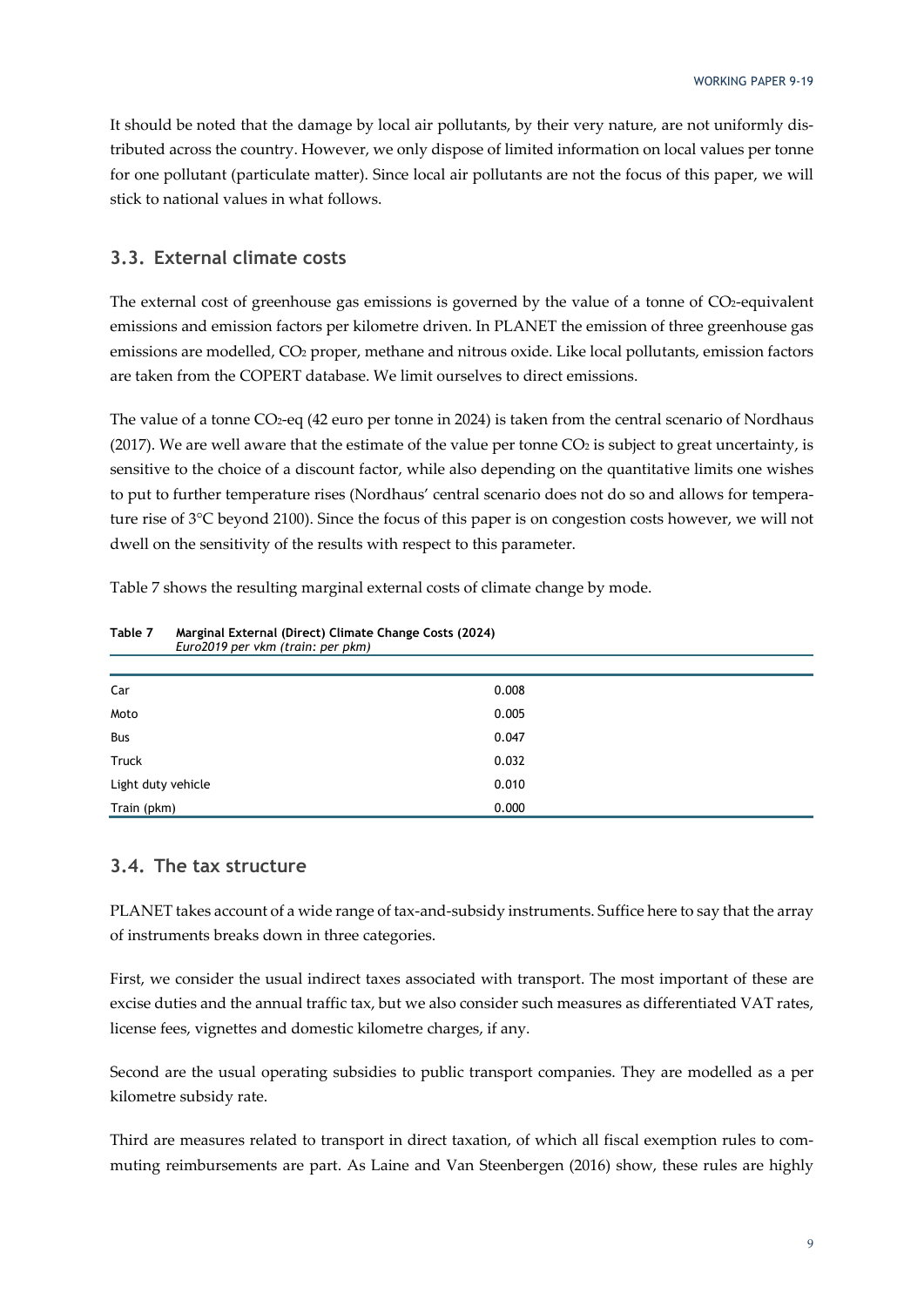differentiated by mode. A special regime in this category is the company car regime, which is widespread in Belgium and which allows employers to offer a car as part of the compensation package. Tax rules are such that company cars are highly favoured when compared to cash so that car use is effectively subsidized. (see Laine and Van Steenbergen, 2017 and 2016). The use of a company car is, contrary to other reimbursements, not linked to commuting transport alone. In this third category, we also include a direct subsidy payment to some rail commuters (the so-called third payer system).

In what follows we will first present the resulting tax structure taking into account the first two categories, so that these figures apply to persons who do *not* enjoy any of the prevailing subsidies.

Table 8 presents the resulting tax structure for road freight. For trucks, a degree of geographical differentiation already exists due to the kilometre charge for heavy duty vehicles which is in vigour on highways and other main arteries. In fact, the differentiation by road type was chosen to match the current geographical base of the kilometre charge. Light duty vehicles are subject only to flat excise rates, annual taxes and licenses so there is no differentiation whatsoever.

| Euro2019 per vkm               |         |                     |             |
|--------------------------------|---------|---------------------|-------------|
|                                | Highway | Other main arteries | Other roads |
| <b>Trucks</b>                  |         |                     |             |
| <b>Brussels Capital Region</b> |         | 0.303               |             |
| Agglomeration REN              | 0.242   | 0.242               | 0.125       |
| Agglomeration Antwerp          | 0.242   | 0.242               | 0.125       |
| <b>Agglomeration Ghent</b>     | 0.242   | 0.242               | 0.125       |
| Rest of Belgium                | 0.242   | 0.242               | 0.125       |
| Light duty vehicles            |         |                     |             |
| <b>Brussels Capital Region</b> | 0.079   | 0.079               | 0.079       |
| <b>Agglomeration REN</b>       | 0.079   | 0.079               | 0.079       |
| Agglomeration Antwerp          | 0.079   | 0.079               | 0.079       |
| <b>Agglomeration Ghent</b>     | 0.079   | 0.079               | 0.079       |
| Rest of Belgium                | 0.079   | 0.079               | 0.079       |

### **Table 8 Tax structure: road freight**

For passenger cars too, only flat, non-differentiated taxes are relevant. Public transport is heavily subsidized on a per kilometre basis. Table 9 presents the resulting per-kilometre rates.

| Table 9 | Tax structure: passengers<br>Euro2019 per vkm (Public transport: per pkm) |  |
|---------|---------------------------------------------------------------------------|--|
|         |                                                                           |  |
| Car     | 0.061                                                                     |  |
| Moto    | 0.051                                                                     |  |
| Bus     | $-0.154$                                                                  |  |
| Tram    | $-0.164$                                                                  |  |
| Train   | $-0.131$                                                                  |  |

Table 10 gives the per-kilometre subsidy rates due to various commuting subsidies and other direct taxation regimes. We compare them to monetary costs to determine a subsidy rate by mode. We also give the share of kilometres driven under these various regimes by mode, for all motives.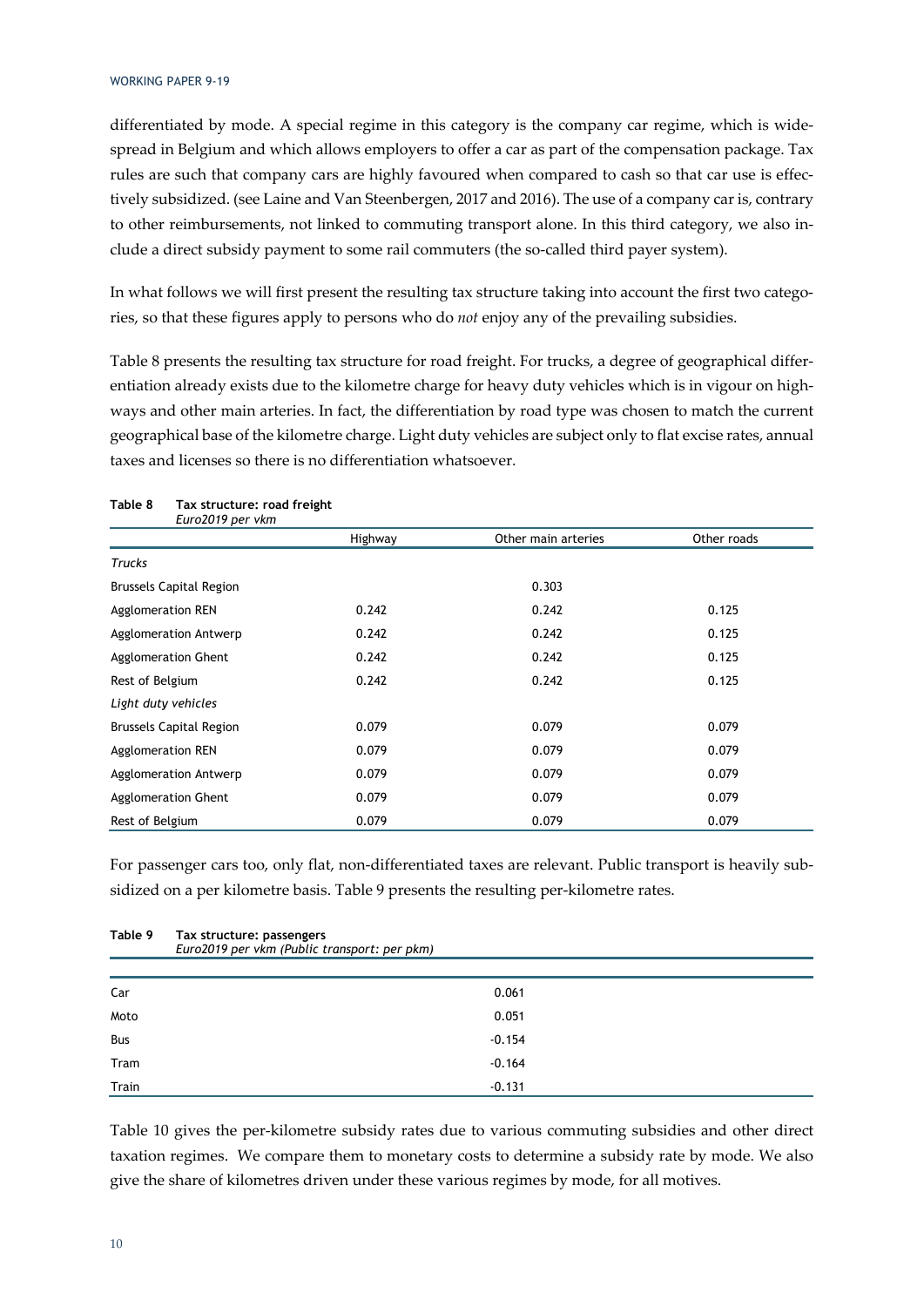These figures give a feel of how varied the Belgian system is. Depending on the mode, but also on the particular regime, the subsidy rate varies from 0% (car commuters without reimbursements) to 65.7% (train commuting in the 'third payer system') of monetary costs *after* regular indirect taxes or subsidies are accounted for. For the modes and regimes in question, the figures therefore come on top of those reported in table 9. The results for company cars are noteworthy. Kilometres driven by an employerprovided vehicle are effectively subsidized: the direct income tax subsidy largely surpasses indirect taxation.

| LUIVLUTT PUT PINIT                          |                                 |                                                   |                                             |                           |                                                         |
|---------------------------------------------|---------------------------------|---------------------------------------------------|---------------------------------------------|---------------------------|---------------------------------------------------------|
|                                             | Monetary costs<br><b>PLANET</b> | Subsidy per kilome-<br>tre - tax expendi-<br>ture | Subsidy per kilome-<br>tre - direct subsidy | As % of monetary<br>costs | % of total pkm<br>to which subsidy<br>applies (by mode) |
| Car commuters -<br>no reimbursement         | 0.392                           | 0.000                                             | 0.000                                       | 0.0%                      | 78.6%                                                   |
| Car commuters -<br>with reimburse-<br>ments | 0.392                           | 0.031                                             | 0.000                                       | 5.5%                      | 11.8%                                                   |
| Car commuters -<br>company cars             | 0.392                           | 0.216                                             | 0.000                                       | 55.1%                     | 9.6%                                                    |
| Train - third payer                         | 0.071                           | 0.032                                             | 0.014                                       | 65.7%                     | 22.2%                                                   |
| Train - convential<br>reimbursement         | 0.071                           | 0.031                                             | 0.000                                       | 44.5%                     | 17.5%                                                   |
| <b>BTM</b>                                  | 0.099                           | 0.057                                             | 0.000                                       | 57.1%                     | 14.4%                                                   |
| Motor                                       | 0.609                           | 0.023                                             | 0.000                                       | 3.7%                      | 22.4%                                                   |
| <b>Bike</b>                                 | 0.248                           | 0.125                                             | 0.000                                       | 50.5%                     | 9.7%                                                    |

| Table 10 Monetary costs, tax expenditure and direct subsidy for rail commuters |
|--------------------------------------------------------------------------------|
| Furo2019 per pkm                                                               |

#### **3.5. Degree of internalisation**

Next, we put the data on external costs for congestion and the environment and tax/subsidy rates together. Our goal is to characterize the current equilibrium and provide data on the degree of internalisation by mode, time period and geographical zone.

Table 11 presents the external costs that are not internalized by the tax system for road freight traffic, with a negative number for a situation where taxes paid exceed external costs.

Obviously, the degree of internalisation varies greatly across time and place. This is a direct consequence of the lack of (strong) differentiation in current tax rates, with only the kilometre charge for trucks showing some degree of differentiation across road types.

For trucks, on 73% of kilometres driven taxes exceed the external costs on consideration. This is a direct result of the relatively high level of the kilometre charge, which also applies to every tollroad, regardless of place and time. Of course, the charge for trucks seeks to achieve other goals then only addressing congestion and environment: such as having (foreign and domestic) trucks contribute to the maintenance costs of the domestic road network.

But for light duty vehicles too, for about 57% of kilometres driven taxes paid exceed external costs.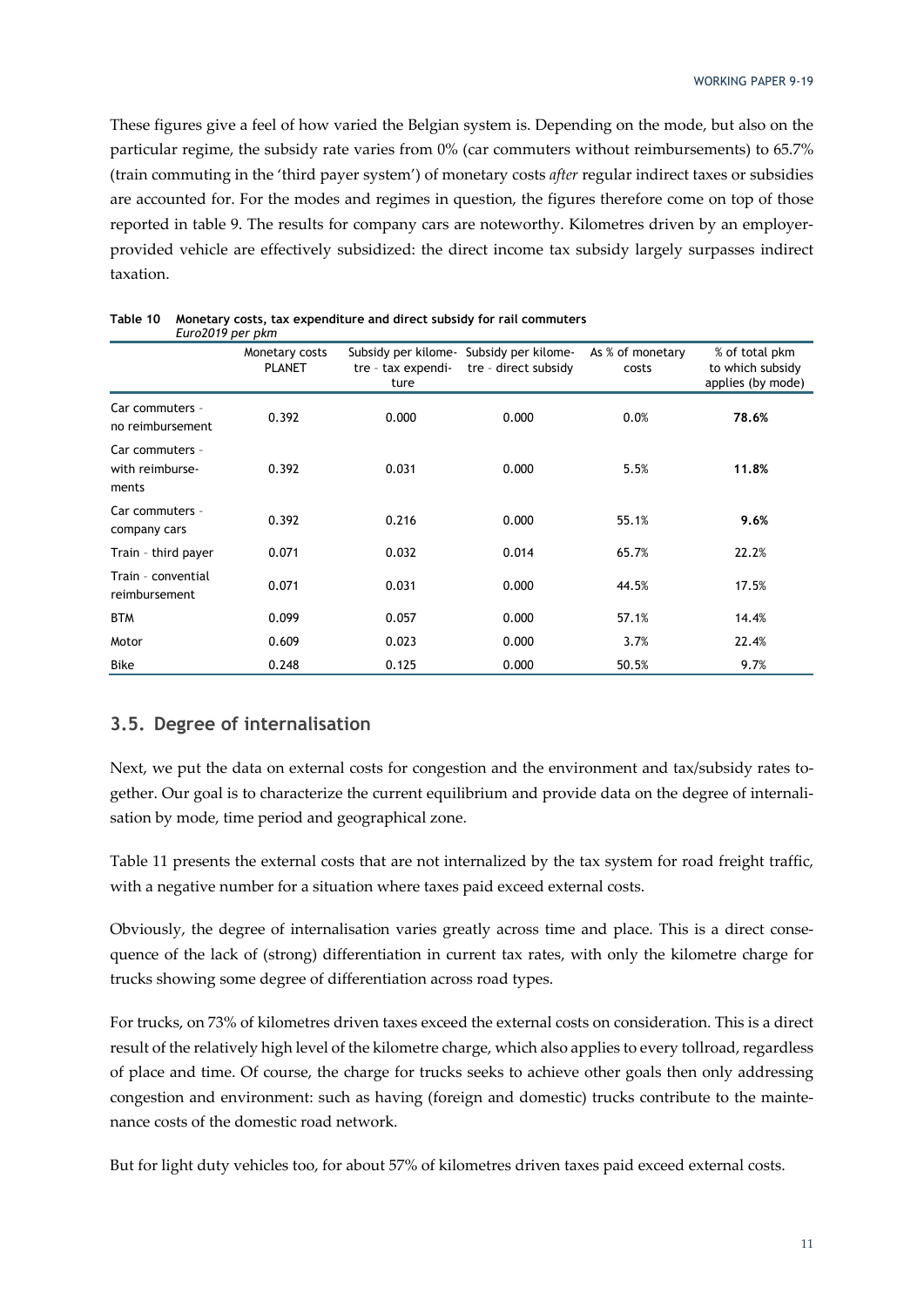|                                | Euro2019 per vkm - % of total kilometres driven<br>Highway | Other main arteries | Other roads    |
|--------------------------------|------------------------------------------------------------|---------------------|----------------|
| <b>Truck</b>                   |                                                            |                     |                |
| Peak                           |                                                            |                     |                |
| <b>Brussels Capital Region</b> |                                                            | 1.76(0.2%)          |                |
| Agglomeration REN              | 2.28(1.1%)                                                 | $0.40(0.1\%)$       | 0.35(0.9%)     |
| Agglomeration Antwerp          | 1.13(1.3%)                                                 | $0.25(0.1\%)$       | 0.65(0.3%)     |
| <b>Agglomeration Ghent</b>     | 0.17(0.4%)                                                 | $-0.03(0.0\%)$      | 0.18(0.2%)     |
| Rest of Belgium                | $-0.06(9.2%)$                                              | $-0.10(1.4%)$       | 0.02(4.4%)     |
| <b>Off Peak</b>                |                                                            |                     |                |
| <b>Brussels Capital Region</b> |                                                            | 0.88(0.7%)          |                |
| <b>Agglomeration REN</b>       | 0.03(5.5%)                                                 | $-0.10(0.4%)$       | 0.02(3.8%)     |
| <b>Agglomeration Antwerp</b>   | 0.27(5.3%)                                                 | 0.01(0.3%)          | 0.24(1.6%)     |
| Agglomeration Ghent            | $-0.08(1.6%)$                                              | $-0.14(0.1%)$       | 0.05(0.9%)     |
| Rest of Belgium                | $-0.12(33.1%)$                                             | $-0.16(5.1%)$       | $-0.01(21.7%)$ |
| <b>Light Duty Vehicles</b>     |                                                            |                     |                |
| Peak                           |                                                            |                     |                |
| <b>Brussels Capital Region</b> |                                                            | 0.96(1.6%)          |                |
| <b>Agglomeration REN</b>       | 1.19(3.1%)                                                 | 0.24(0.4%)          | 0.16(2.3%)     |
| Agglomeration Antwerp          | 0.61(2.3%)                                                 | 0.17(0.1%)          | 0.31(0.5%)     |
| <b>Agglomeration Ghent</b>     | 0.13(0.7%)                                                 | $0.03(0.0\%)$       | 0.08(0.2%)     |
| Rest of Belgium                | 0.01(13.1%)                                                | $-0.00(2.0%)$       | $-0.00(6.5%)$  |
| Off Peak                       |                                                            |                     |                |
| <b>Brussels Capital Region</b> |                                                            | 0.52(2.4%)          |                |
| <b>Agglomeration REN</b>       | $0.06(9.1\%)$                                              | $-0.01(0.8%)$       | $-0.00(3.8%)$  |
| Agglomeration Antwerp          | 0.18(5.7%)                                                 | 0.05(0.2%)          | 0.11(1.0%)     |
| Agglomeration Ghent            | 0.01(1.5%)                                                 | $-0.02(0.1\%)$      | 0.01(0.5%)     |
| Rest of Belgium                | $-0.02(27.1%)$                                             | $-0.04(3.9%)$       | $-0.02(12.4%)$ |

| Table 11 Congestion and environmental externalities not internalized by the tax system - freight |
|--------------------------------------------------------------------------------------------------|
| Euro2019 per vkm - % of total kilometres driven                                                  |

For cars, table 12 paints a comparable picture. For highways in the REN-zone during peak hours, on average external costs are a full euro above taxes. However, during off-peak hours, taxes slightly exceed external costs on most of the kilometres driven. All in all, for about 65% of kilometres driven, taxes on average exceed external costs. We note that these figures only consider indirect taxes, such as traffic taxes and excise rates. We do not take into account the commuting or other subsidies that are described in table 10. So, for company cars one should add 0.216 euro to the figures in table 12, while for other commuters 0.031 euro should be added. In this case, driving with company cars is always under-priced, regardless of place and time.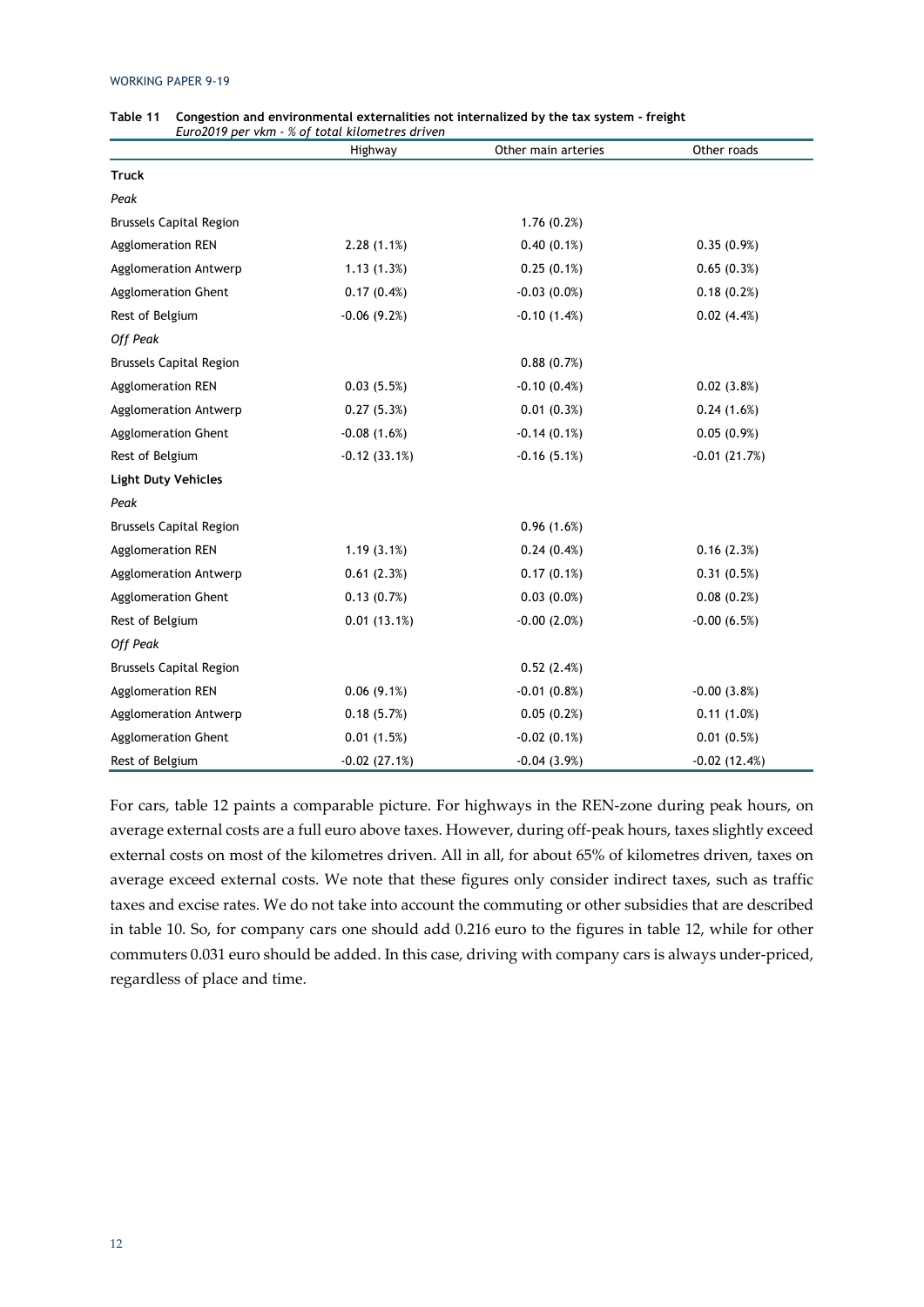| $L$ ul 020 l / $p$ ci 110 ll   |                |                     |                |
|--------------------------------|----------------|---------------------|----------------|
|                                | Highway        | Other main arteries | Other roads    |
| Peak                           |                |                     |                |
| <b>Brussels Capital Region</b> |                | 0.96(1.4%)          |                |
| Agglomeration REN              | $1.18(3.0\%)$  | $0.24(0.8\%)$       | 0.16(3.3%)     |
| Agglomeration Antwerp          | 0.61(0.8%)     | 0.17(0.4%)          | 0.31(0.7%)     |
| Agglomeration Ghent            | 0.13(0.4%)     | $0.03(0.1\%)$       | 0.08(0.3%)     |
| Rest of Belgium                | 0.01(7.0%)     | $-0.00(3.5%)$       | $-0.00(8.8%)$  |
| Off Peak                       |                |                     |                |
| <b>Brussels Capital Region</b> |                | 0.52(3.1%)          |                |
| Agglomeration REN              | 0.06(8.0%)     | $-0.00(1.8%)$       | $-0.00(6.6%)$  |
| Agglomeration Antwerp          | 0.18(1.9%)     | 0.05(0.4%)          | 0.11(1.7%)     |
| Agglomeration Ghent            | 0.01(0.9%)     | $-0.02(0.1\%)$      | $0.01(0.8\%)$  |
| Rest of Belgium                | $-0.01(14.8%)$ | $-0.04(8.6%)$       | $-0.02(21.2%)$ |

#### **Table 12 Congestion and environmental externalities not internalized by the tax system – passenger car**  *Euro2019 per vkm*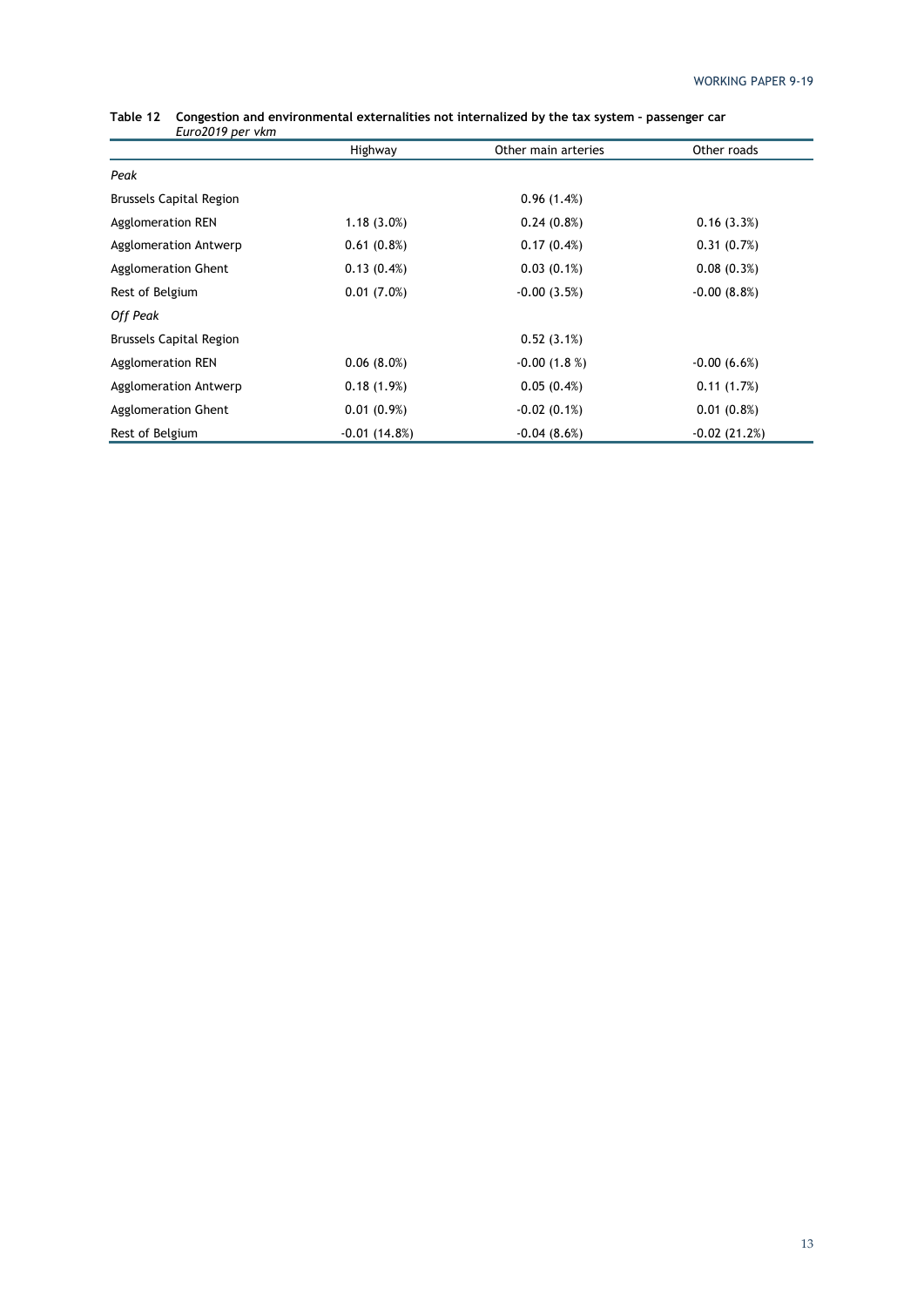### 4. A full optimal tax system

In the previous chapter we have shown how for both passenger and freight transport, the tax system is clearly not aligned to the reality given by the concentration of traffic on some roads in some regions during certain periods of the day. On the other hand, for public transport, subsidy rates are relatively high compared to their marginal external costs.

In what follows, we will calculate the welfare gain from a full 'optimal' tax system, whereby we align as closely as possible taxes to marginal external costs. As has been argued above, the resulting welfare gains can be seen as a consistent measure of the cost of congestion, or more broadly, the cost of misallocation on the transport market.

In a first section, we discuss our estimation strategy in more detail. We will also argue under what circumstances our method is consistent with the optimal tax literature. After this somewhat theoretical exposé we will present the resulting optimal tax structure in a second section, after which we will show the effects on public finance, welfare and traffic levels.

#### **4.1. Strategy**

Our estimation strategy will involve moving the model iteratively closer to a situation where for all relevant modes, routes, time periods and geographical entities taxes (-and subsidies) per kilometre are equal to marginal external costs (congestion and environment).

Once this point is reached, we will consider the model 'optimised' and calculate the welfare effects. These comprise of 1) total gains in environmental quality 2) total time gains of remaining road network users, 3) the loss in utility of people leaving the transport market – or that are forced to switch modes due to increasing taxes. This last measure is called the deadweight loss of taxation. In the case of subsidies, it captures the fact that people are 'pushed' into consuming goods they would not otherwise buy so that abolishing subsidies leads to a welfare *gain*. Technically, it is approached through so called Harberger-triangles2. The sum of these three measures consist of the welfare gain of the reform.

The iteration will consist of abolishing commuting subsidies, ordinary subsidies on public transport and iteratively adapting a congestion tax on road traffic until an optimum is reached. This congestion tax comes on top of current excise *and* fixed taxes. The new congestion tax can be negative when this combination of existing taxes happens to exceed marginal costs.

We basically choose an equilibrium by *tâtonnement*, without explicitly maximizing a social welfare function. An important question is whether this procedure of mechanically equating taxes and marginal external costs is legitimate from a theoretical viewpoint.

<sup>2</sup> Harberger triangles approach the gain/loss in consumer surplus through 'triangles' defined as half the price change times the demand change. We stress that one needs to be careful to separate the effects of (abolishing) subsidies and (raising) taxes. Both raise prices but lead to fundamentally different welfare effects. So, we proceeded in two stages: first, we abolished subsidies, after which we levied the congestion charge. In both stages, we calculated the resulting welfare gain.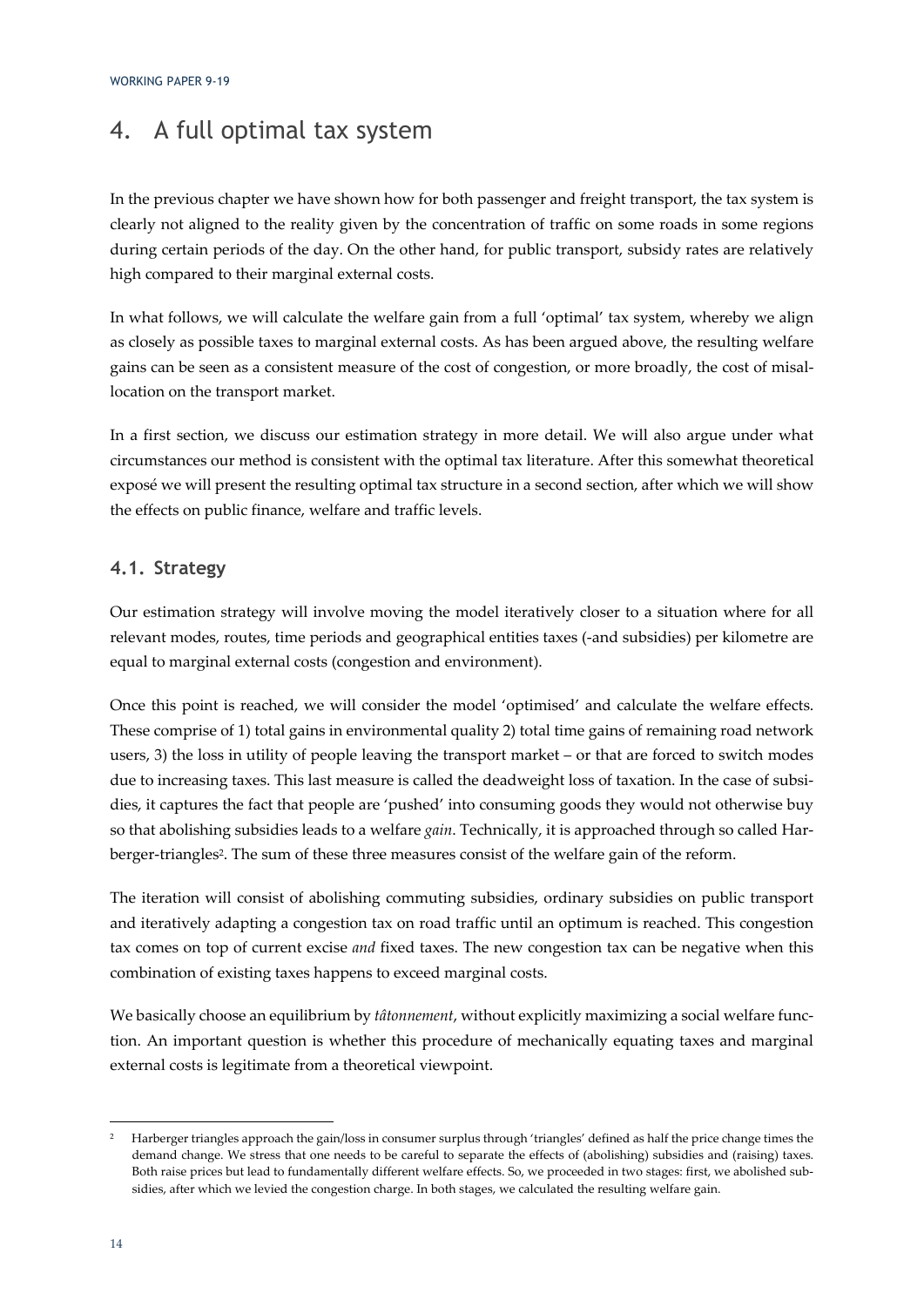The principle itself is as old as Pigou (1920), who argues that the optimal way to control externalities entails equating their marginal damages to a tax per unit of pollution (or polluting activity) – the socalled Pigouvian tax.

However, from this point on, a substantial literature has analysed the conditions under which this principle holds. Without having any ambition of being exhaustive, we will discuss points relevant for our analysis.

Fundamentally, the principle of Pigouvian taxation holds only when all relevant markets and instruments are taken into the analysis. In a transport context, we must at least take care of modelling the whole range of relevant modes along with their own external costs and tax systems.

Indeed, focusing on only one market, say road transport, and neglecting another close substitute, e.g. public transport will lead to errors. Particularly, when public transport subsidies are taken as given and cannot be touched, it is a well-known result that taxes on road transport should be kept *lower* than external costs. The reason is that pushing them too far will lead to excessive demand for public transport and excessive use of public subsidies. This is the reason why we do not only optimize taxes on the road network – as is often done in the literature on congestion costs – but also on other relevant modes within the model.

But in practice it will be impossible to take into account all relevant markets within a transport model such as PLANET. Sure enough, the closest substitutes for congested road transport are included, but we can easily think of other markets that influence the transport decision as well. One can think of the land and housing market, with its own fiscal instruments. But probably the most important market, and the one drawing most attention in the literature, is the labour market.

Bovenberg and de Mooij (1994) argue that not taking into account taxation in the labour market will lead to errors. The reasoning goes that Pigouvian taxes will erode the real wage and lead agents to cut back their labour supply, which in turn leads to losses in tax revenue.

The conclusion of these models is that the Pigouvian tax should be set *below* marginal external cost. More precisely, in partial analysis such as ours a measure of marginal cost of public funds (MCPF3) should be included in the tax rule, capturing the fact that other taxes not captured by the model exist to satisfy other needs in the economy apart from controlling externalities, such as financing government consumption.

These taxes have their own negative effects on the economy and when Pigouvian taxes influence the base of these taxes, these effects should be accounted for. So, even though the external cost is 10 cents per kilometer driven, when the MCPF is 1.5 – which may easily be the case when labour taxes are high – the 'optimal' tax is only 6.7 cents per kilometer.

<sup>3</sup> The marginal cost of public funds is defined (following Jacobs (2018)) as the ratio between the social value of an extra euro for the public sector and the social value of a euro in the private sector.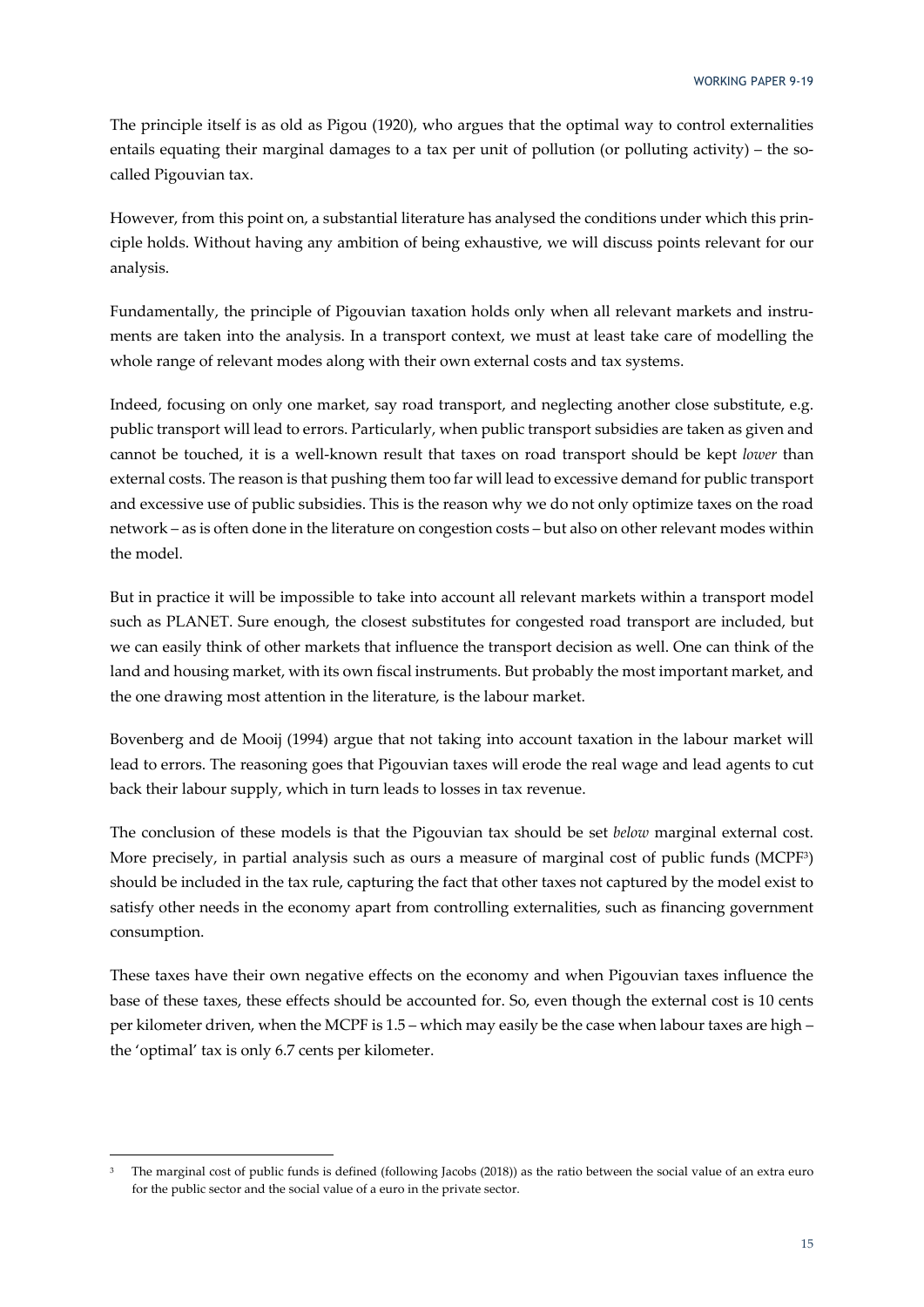Intuitively, in this point of view controlling externalities as a 'good' runs in competition with other public goods when all taxes have negative effects. In this case we must augment our model with the price of these other goods, the MCPF.

However, Jacobs and de Mooij (2015) argue that this reasoning suffers from its own drawbacks. Indeed, it does not give a solid reason why 'other public goods' should be financed by taxes that have adverse effects on the economy. If one wishes to avoid distorting people's choices, then a simple solution is possible: levy a tax per head of the population, i.e. a poll tax or a so-called (non-individualized) lumpsum tax.

It is immediately clear that such a measure may run counter to wide-spread conceptions of redistributive justice. Indeed, one can consider redistribution to be a public good by itself and other taxes, such as (progressive) labour taxes, serve to provide this good. The negative effects of these taxes are then seen as the price to pay to achieve a more equal distribution of incomes. If one assumes that these labour income taxes are themselves optimized i.e. the cost and the benefit of equality are balanced, there is no compelling reason to deflate Pigouvian taxes by a measure such as the MCPF. Jacobs and de Mooij (2015) show that the MCPF = 1 in such a case. More strongly, imposing MCPF > 1 (or < 1) by the modeler can even be seen as an ideological choice: one then assumes the cost of achieving distributional justice exceeds its benefit (or vice-versa). Arguably, this is not up to the analyst to impose.

Jacobs and de Mooij (2015) therefore discharge the modeler of the task to calculate a measure of the MCPF in partial equilibrium analysis (such as ours). The only condition is that the government has at least potentially access to (non-individualized) lump sum taxes in its full set of instruments, which is not such a heavy assumption to make. Controlling externalities does not compete with other public goods, in that case.

This is not to say that the Pigouvian tax should always equal marginal external costs. For our purposes, Jacobs and de Mooij (2015) derive useful conditions under which deviations from the principle are mandated.

In general, deviations from the Pigouvian principle should be allowed only when the corrective tax can complement the labour income tax in its function of redistributing income.

One case is particularly relevant, namely when the polluting good in question may be more complementary/substitute to labour than other, clean goods. In that case taxing the polluting good *indirectly* discourages/stimulates labour supply and exacerbates/alleviates the distortion of the labour income tax. The Pigouvian tax should be set lower/higher than marginal costs.

Second, the willingness to pay for avoiding the externality itself rises/falls with labour supply, or the externality itself is more/less complementary to labour than the clean good. In that case providing for less externalities encourages/discourages labour supply so again the negative effect of the labour income tax is alleviated/enhanced.

Ultimately, whether this hold is an empirical matter. But in a transport context, the caveat mentioned above may be very relevant. Indeed, commuting transport is evidently intrinsically linked to labour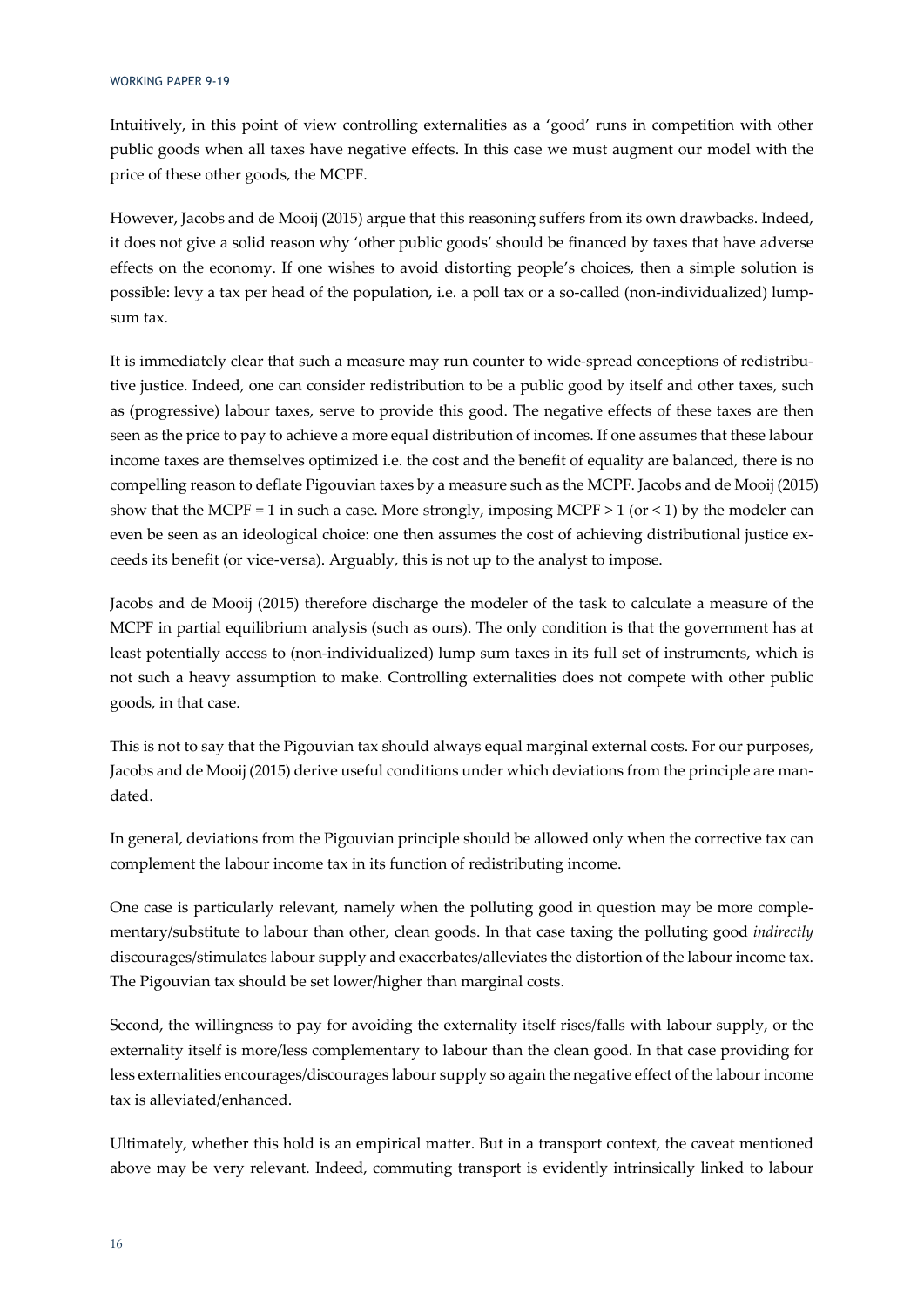supply, which suggests that congestion taxes should be set below marginal external cost. On the other hand, the externality itself involves time costs or the cost of going to work, which would work in favour of higher congestion taxes. Exploring the extent to which these mechanisms play is obviously a question for further research.

#### **4.2. The optimal tax structure**

As is discussed previously, we will proceed by first by eliminating subsidies to public transport and commuting subsidies. VAT rates on public transport are equalized to the reference of 21%, from a reduced rate of 6%. Rail is then taxed with a small levy of 0.9 cents per kilometre on average to account for direct emissions from diesel trains and non-exhaust emissions of PM2.5.

Finally, a differentiated kilometre charge on road transport (both private and public, the latter for the part that they make use of congested roads) is levied to internalize the combination of congestion and environmental costs. Since congestion costs are endogenous to traffic levels, this involves some trialand-error. This kilometre charge is added to existing indirect taxes (traffic tax, excise rates, kilometre charge for trucks, …).

The following tables present the tax structure as it follows from this optimization procedure, both for road freight and cars.

| Euro2019 per kilometre         |         |                     |             |
|--------------------------------|---------|---------------------|-------------|
|                                | Highway | Other main arteries | Other roads |
| Peak                           |         |                     |             |
| <b>Brussels Capital Region</b> |         | 0.63                |             |
| <b>Agglomeration REN</b>       | 0.30    | 0.15                | 0.13        |
| Agglomeration Antwerp          | 0.23    | 0.13                | 0.21        |
| Agglomeration Ghent            | 0.10    | 0.02                | 0.06        |
| Rest of Belgium                | 0.01    | $-0.01$             | $-0.00$     |
| Off-Peak                       |         |                     |             |
| <b>Brussels Capital Region</b> |         | 0.29                |             |
| <b>Agglomeration REN</b>       | 0.04    | $-0.01$             | 0.00        |
| Agglomeration Antwerp          | 0.12    | 0.04                | 0.07        |
| <b>Agglomeration Ghent</b>     | 0.01    | $-0.02$             | 0.01        |
| Rest of Belgium                | $-0.01$ | $-0.04$             | $-0.02$     |

### **Table 13 Optimal kilometre charge – passenger cars**

Both tables show that the optimal tax structure involves heavy differentiation by time and place. This is not illogical, given the extent of variation of external costs. Some special cases are worth discussing in depth.

In the Brussels region, the optimal average tariff is rather high in peak as well as off peak periods. This should not surprise us given the metropolitan characteristics of the Region. In other urban regions, only Antwerp faces a significant rise in tariffs both during peak and off-peak hours. Undoubtedly, the intense and constant goods traffic from the seaport is a major cause.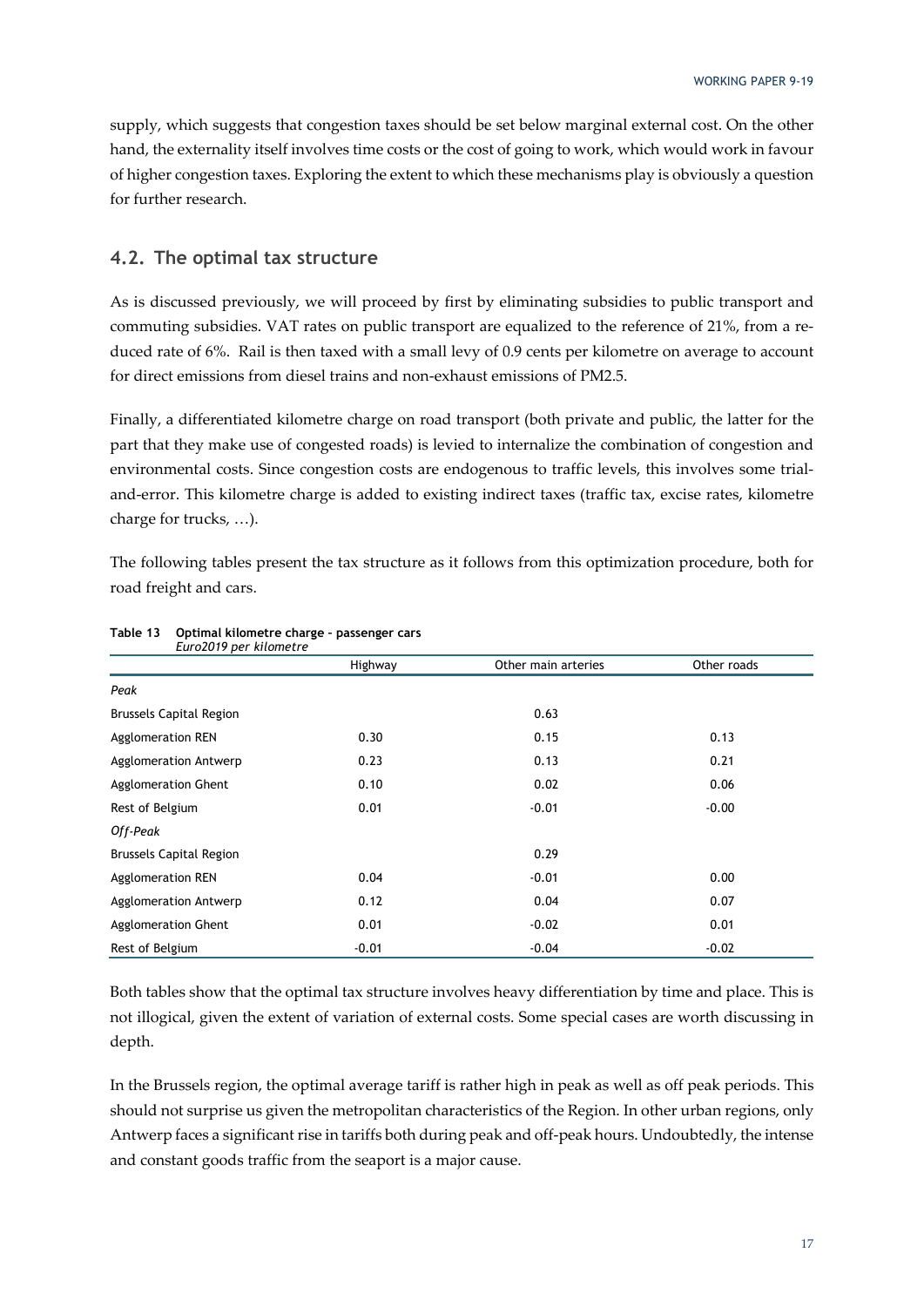Furthermore, the large difference in rates on highways in the REN zone between time periods is striking, falling from 30 cents in rush hour, to barely 4 cents in off peak hours.

Last, for all modes, zones exist with *negative* rates of the kilometre charge, showing that current flat taxes are too high from an efficiency perspective.

|                                | Highway | Other main arteries | Other roads |
|--------------------------------|---------|---------------------|-------------|
| <b>Trucks</b>                  |         |                     |             |
| Peak                           |         |                     |             |
| <b>Brussels Capital Region</b> |         | 1.11                |             |
| <b>Agglomeration REN</b>       | 0.53    | 0.23                | 0.28        |
| Agglomeration Antwerp          | 0.37    | 0.17                | 0.45        |
| Agglomeration Ghent            | 0.09    | $-0.04$             | 0.17        |
| Rest of Belgium                | $-0.07$ | $-0.10$             | 0.02        |
| Off-Peak                       |         |                     |             |
| <b>Brussels Capital Region</b> |         | 0.42                |             |
| <b>Agglomeration REN</b>       | $-0.01$ | $-0.10$             | 0.02        |
| Agglomeration Antwerp          | 0.15    | 0.00                | 0.18        |
| Agglomeration Ghent            | $-0.08$ | $-0.13$             | 0.04        |
| Rest of Belgium                | $-0.12$ | $-0.16$             | $-0.02$     |
| <b>Light Duty Vehicles</b>     |         |                     |             |
| Peak                           |         |                     |             |
| <b>Brussels Capital Region</b> |         | 0.63                |             |
| <b>Agglomeration REN</b>       | 0.31    | 0.16                | 0.13        |
| Agglomeration Antwerp          | 0.23    | 0.13                | 0.21        |
| Agglomeration Ghent            | 0.09    | 0.02                | 0.07        |
| Rest of Belgium                | 0.01    | $-0.01$             | $-0.01$     |
| Off-Peak                       |         |                     |             |
| <b>Brussels Capital Region</b> |         | 0.29                |             |
| <b>Agglomeration REN</b>       | 0.04    | $-0.01$             | 0.00        |
| Agglomeration Antwerp          | 0.12    | 0.04                | 0.08        |
| Agglomeration Ghent            | 0.01    | $-0.02$             | 0.01        |
| Rest of Belgium                | $-0.01$ | $-0.04$             | $-0.00$     |

#### **Table 14 Optimal kilometre charge – road freight**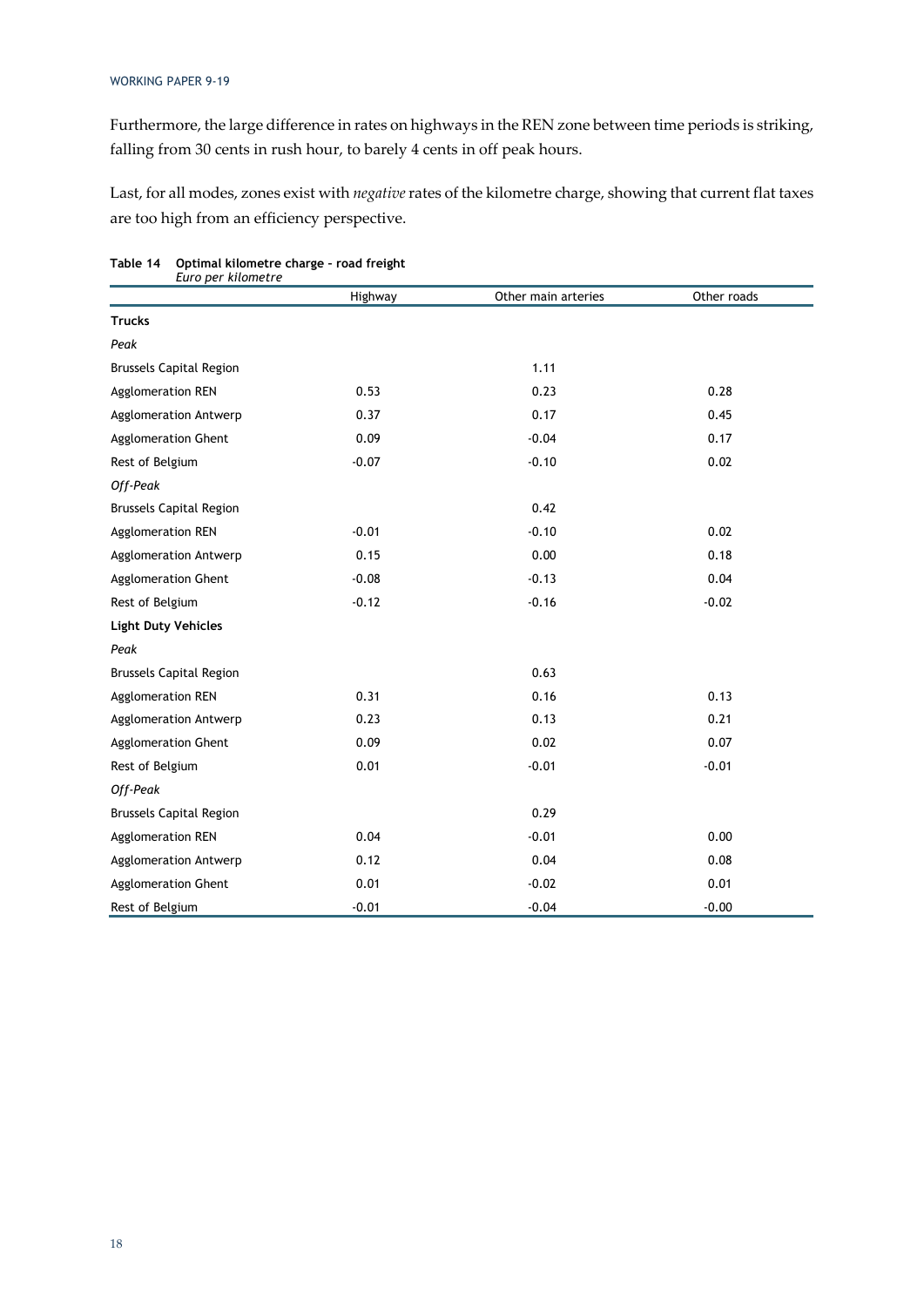#### **4.3. Effects on traffic, welfare and public finance**

The following table presents the resulting public finance effects. The total operation would yield 8.7 billion euro in total, the bulk of which comes from commuting and direct subsidies, both of which would yield about 3 billion each. The remainder comes from private road traffic, netting 2.3 billion.

| Mio euro2019 wrt baseline                           |           |
|-----------------------------------------------------|-----------|
|                                                     |           |
| Excise                                              | $-76.9$   |
| VAT on public transport                             | $+383.6$  |
| Kmtax freight                                       | $-152.0$  |
| Kmtax passengers                                    | $+2521.2$ |
| Annual traffic tax                                  | $-23.4$   |
| Operating Subsidy Public Transport - train          | $+1383.8$ |
| Operating Subsidy Public Transport - Bus-Tram-Metro | $+1607.5$ |
| Tax expenditure                                     | $+3029.6$ |
| Third payer system rail                             | $+40.5$   |
| Total                                               | $+8673.3$ |

### **Table 15 Public finance effects (2024)**

Of course, such large interventions have large effects. Table 16 presents the changes in traffic, speed and emissions, as well as the resulting welfare effects.

Demand for public transport collapses, with the main beneficiary being the active modes (bike and walking). The latter are indeed the closest substitutes to Bus-Tram-Metro whose demand suffers the most due to declining subsidy levels.

Interestingly, demand for passenger traffic by car does not change much. Even though the new traffic tax and declining company car subsidization ought to cut into car traffic, declining rail subsidies work against this dynamic. All in all, significantly better traffic conditions – at peak times, speed in the congested zones jumps by a quarter – contribute to diminish the rising monetary cost of traffic. In other words, the effect on car traffic of the kilometre tax is more about redistributing across time and space than diminishing car demand.

Road freight demand actually rises slightly, both though lower kilometre taxes as well as better road conditions.

Emissions also drop, mostly due to lower public transport demand.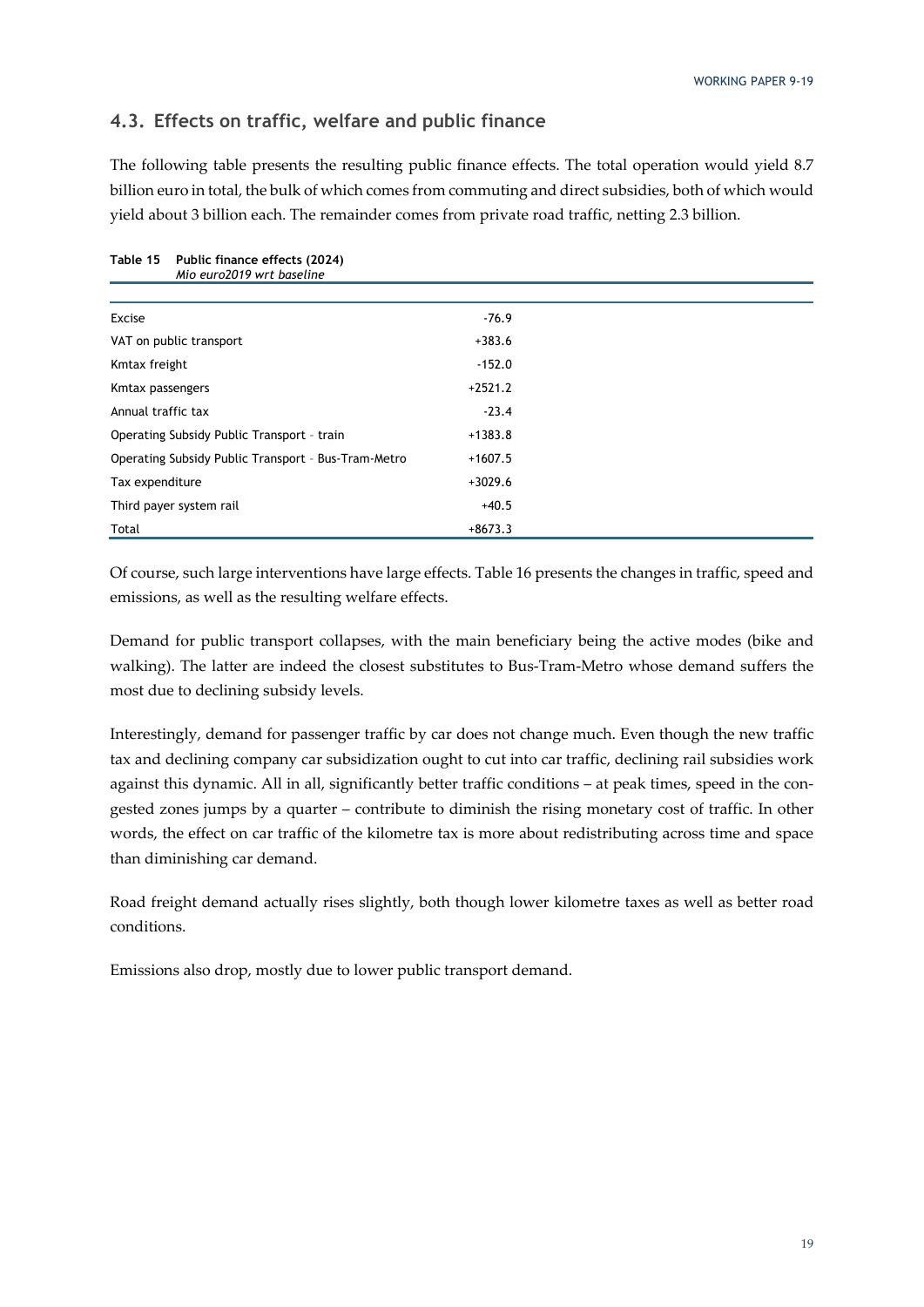| Traffic effects (% change wrt. baseline) |          |  |
|------------------------------------------|----------|--|
| Pkm car                                  | $-0.3%$  |  |
| Pkm public transport                     | $-48.0%$ |  |
| Pkm Active modes                         | $+34.7%$ |  |
| Tkm road freight                         | $+1.2%$  |  |
| Speed in agglomerations on main arteries | $+25.7%$ |  |
| $CO2$ - emissions                        | $-1.9%$  |  |
| NO <sub>x</sub> - emissions              | $-2.4%$  |  |
| $PM2.5$ - emissions                      | $-5.6%$  |  |
| Welfare effects (million euro2019)       |          |  |
| Time gains - passengers                  | 984.3    |  |
| - Of which commuting and business trips  | 691.3    |  |
| Time gains - freight                     | 287.3    |  |
| Efficiency gains/losses                  | 903.0    |  |
| Environmental gains                      | 113.5    |  |
| <b>Total welfare</b>                     | 2297.1   |  |

Monetizing these welfare effects, we estimate time gains to be worth about 1.3 billion euro, with about 1 billion accruing to passenger traffic. Environmental gains are 0.1 billion. We note particularly the relatively high gains in economic efficiency. Even though the kilometre tax causes welfare losses due to people having to adjust their schedule, they are more than compensated for by gains due to lower subsidies.

Putting these figures together we are at an estimate of a welfare gain **of 2.3 billion per annum.** Our estimate is much higher than the one obtained by CE Delft (2019) although that figure was for the year 2017, since we take into account welfare gains to decreased subsidies as well.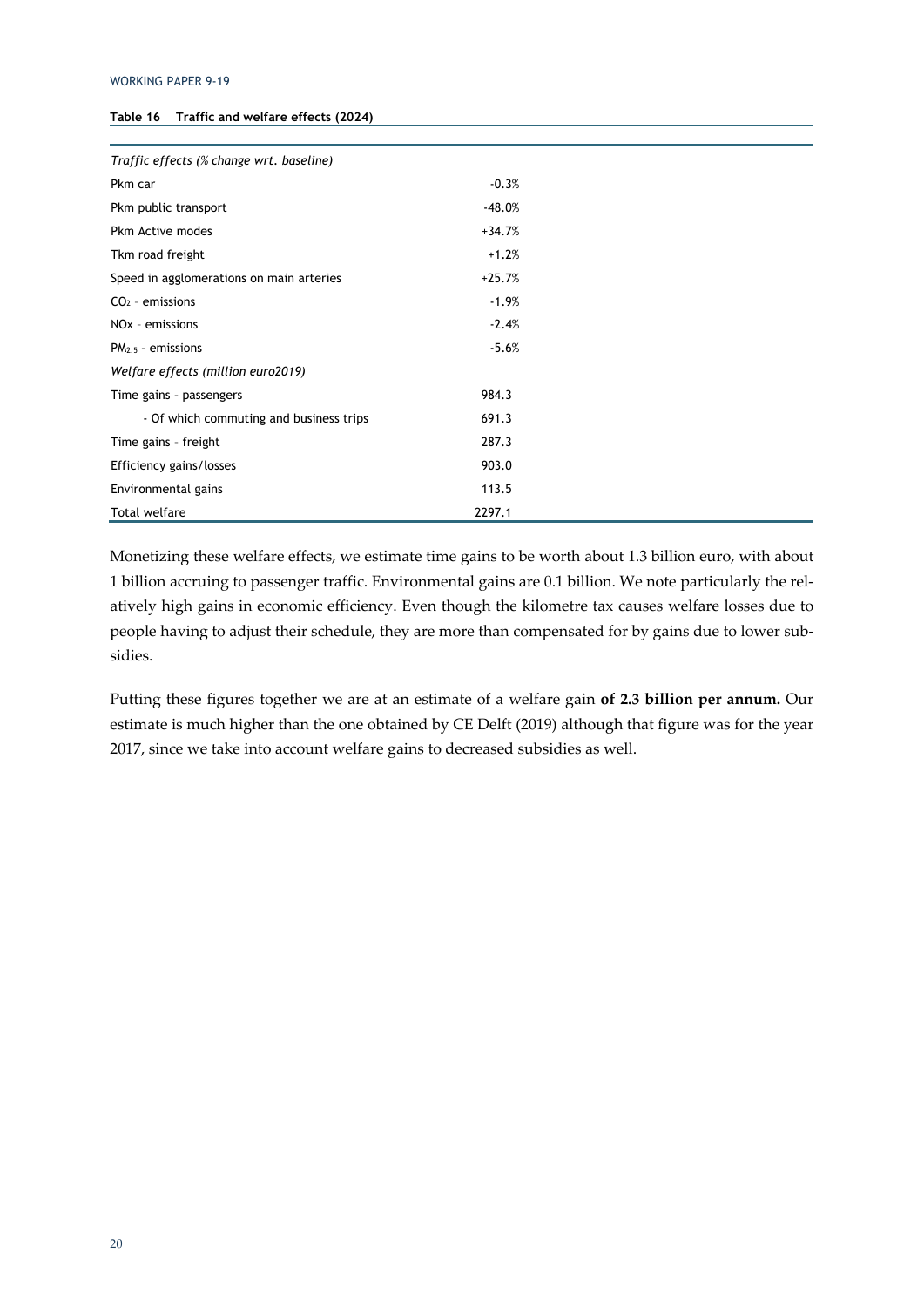### 5. Conclusion

This paper has shown that congestion costs, defined as the welfare gain from a fully optimized (transport) tax system, are substantial. In our exercise we show them to net 2.3 billion euro, of which 1.3 billion gross time gains for road users. In terms of budgetary size, such a policy would be substantial: 8.7 billion euro. In terms of complexity, we show that such policy would lead to highly differentiated tax rates across place and time. We also emphasize the importance of taking transport subsidies into the analysis: economic welfare gains from decreased subsidies may indeed be substantial.

We conclude by discussing missing elements and points for further research.

First, the analysis focusses on congestion and as such does not include some lesser known external costs, such as infrastructure decay, noise, accidents or external health benefits. More importantly, congestion is only modelled in road transport, either private or public transport to the extent that it also uses the road network. Perhaps importantly other sources of congestion in public transport are not modelled. One can easily think of potential issues there, such as crowding and bottlenecks on the rail network.

Second, not every source or effect of road congestion cost is modelled. PLANET models congestion the traditional way, i.e. with a speed-flow function and external costs for a limited number of periods. As such, we do not model congestion in terms of schedule delay costs. Models that approach congestion this way, e.g. the bottleneck model, typically allow for a fine tolling regime which would in theory lead to completely disappearing cues. Are model does not allow for such fine tolling so that are results should be seen as an imperfect approximation – and therefor an underestimate – of such an optimum/

We also do not allow for productivity gains following a better spatial allocation of resources. Literature suggest these are particularly important for major Belgian cities.

Third, even though we took great care of modelling a wide range of markets within the transport sector, this analysis is necessarily incomplete since PLANET is only a transport model. However, when there is a close relationship to transport outcomes and other markets a larger view should be taken. More precisely we may expect a close link to the labour market due to the complementarity to commuting and a possible feedback effect from congestion to work decisions. In fact, in this case our procedure of equating external costs to tax rates may break down. A more complete model may therefore be in order.